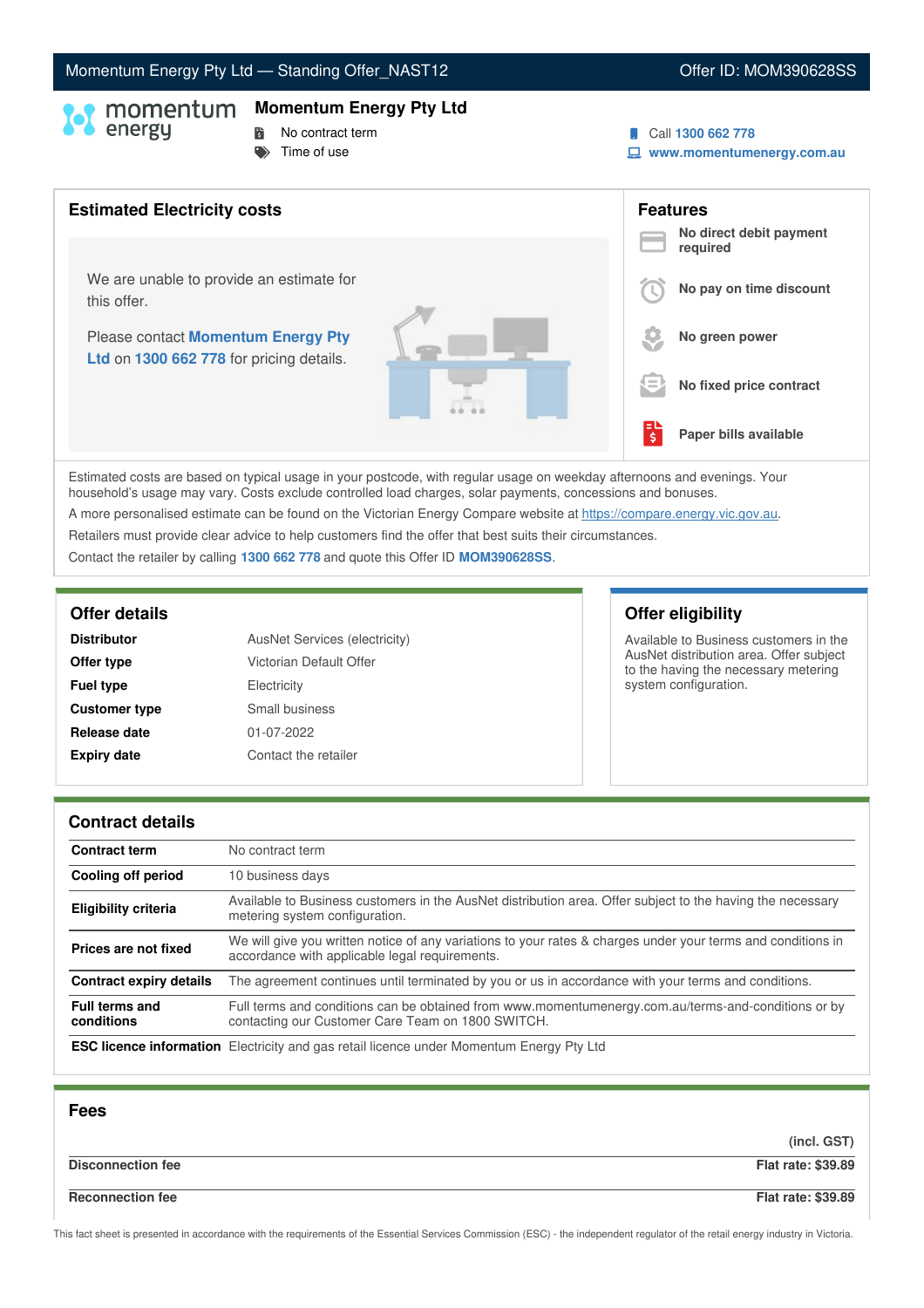For information on additional fees, a full schedule of charges is available from http://www.momentumenergy.com.au/fees

| <b>Billing details</b> |                                                        |
|------------------------|--------------------------------------------------------|
| <b>Bill frequency</b>  | 1 month                                                |
| <b>Payment options</b> | Please contact the retailer to discuss payment options |
|                        |                                                        |
|                        |                                                        |

# **Offer rate and details**

**AEST only**

| Electricity charges (All year)                                                                                                                                           | Tariff (incl. GST) |
|--------------------------------------------------------------------------------------------------------------------------------------------------------------------------|--------------------|
| Daily supply charge                                                                                                                                                      | 129.93 c/day       |
| <b>Peak consumption</b> – Mon - Fri, 9am - 9pm                                                                                                                           |                    |
| All consumption usage per day                                                                                                                                            | 35.21c/kWh         |
| <b>Off-peak consumption</b> – Mon - Fri, 9pm - 12am; Mon - Fri, 12am - 9am; Sat - Sun, all day                                                                           |                    |
| All consumption usage per day                                                                                                                                            | 18.17c/kWh         |
| Daily supply charge: a charge that applies for supplying electricity to your premises for each day of the billing period, regardless of how<br>much electricity is used. |                    |

**kWh:** a 'kWh' stands for kilowatt hour and is the unit of measurement for your electricity bill.

| Solar feed-in tariff options    |               |
|---------------------------------|---------------|
|                                 | <b>Tariff</b> |
| Current retailer feed-in tariff | 6.70 c/kWh    |
| <b>Premium feed-in tariff</b>   | 60.00 c/kWh   |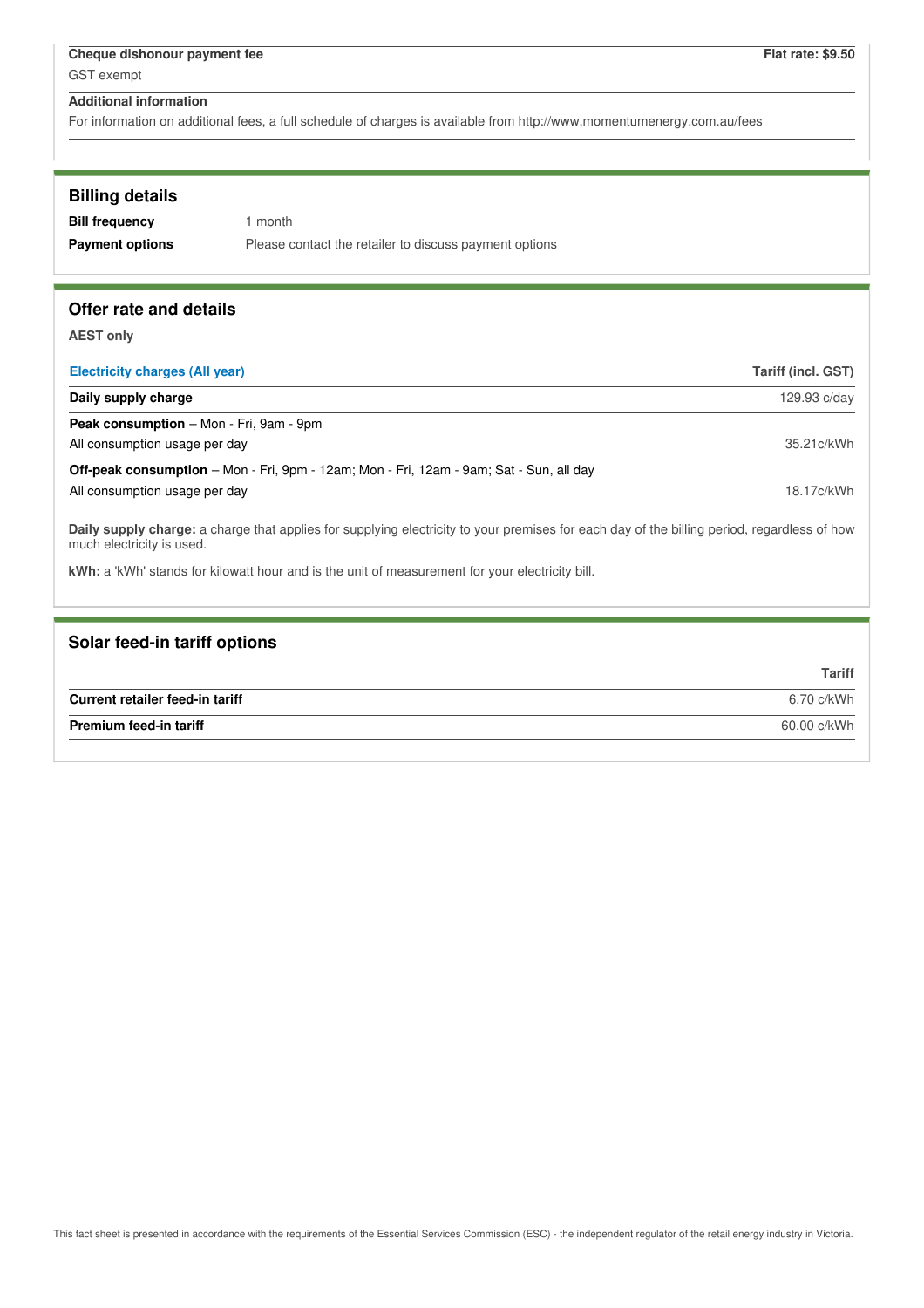# Momentum Energy Pty Ltd - Standing Offer\_NEE12 **Communication Communication** Offer ID: MOM390631SS

### **Momentum Energy Pty Ltd**

- 
- **No contract term**
- $S$ ingle rate
- Call **1300 662 778**
- **www.momentumenergy.com.au**



Estimated costs are based on typical usage in your postcode, with regular usage on weekday afternoons and evenings. Your household's usage may vary. Costs exclude controlled load charges, solar payments, concessions and bonuses.

A more personalised estimate can be found on the Victorian Energy Compare website at <https://compare.energy.vic.gov.au>.

Retailers must provide clear advice to help customers find the offer that best suits their circumstances.

Contact the retailer by calling **1300 662 778** and quote this Offer ID **MOM390631SS**.

| <b>Distributor</b>   | <b>AusNet Services (electricity)</b> |  |
|----------------------|--------------------------------------|--|
| Offer type           | Victorian Default Offer              |  |
| <b>Fuel type</b>     | Electricity                          |  |
| <b>Customer type</b> | Small business                       |  |
| Release date         | 01-07-2022                           |  |
| <b>Expiry date</b>   | Contact the retailer                 |  |

# **Offer details Offer eligibility**

Available to Business customers in the AusNet distribution area. Offer subject to the having the necessary metering system configuration.

### **Contract details**

| <b>Contract term</b>                | No contract term                                                                                                                                               |
|-------------------------------------|----------------------------------------------------------------------------------------------------------------------------------------------------------------|
| Cooling off period                  | 10 business days                                                                                                                                               |
| <b>Eligibility criteria</b>         | Available to Business customers in the AusNet distribution area. Offer subject to the having the necessary<br>metering system configuration.                   |
| Prices are not fixed                | We will give you written notice of any variations to your rates & charges under your terms and conditions in<br>accordance with applicable legal requirements. |
| Contract expiry details             | The agreement continues until terminated by you or us in accordance with your terms and conditions.                                                            |
| <b>Full terms and</b><br>conditions | Full terms and conditions can be obtained from www.momentumenergy.com.au/terms-and-conditions or by<br>contacting our Customer Care Team on 1800 SWITCH.       |
|                                     | <b>ESC licence information</b> Electricity and gas retail licence under Momentum Energy Pty Ltd                                                                |

| <b>Fees</b>              |                           |
|--------------------------|---------------------------|
|                          | (incl. GST)               |
| <b>Reconnection fee</b>  | <b>Flat rate: \$39.89</b> |
| <b>Disconnection fee</b> | <b>Flat rate: \$39.89</b> |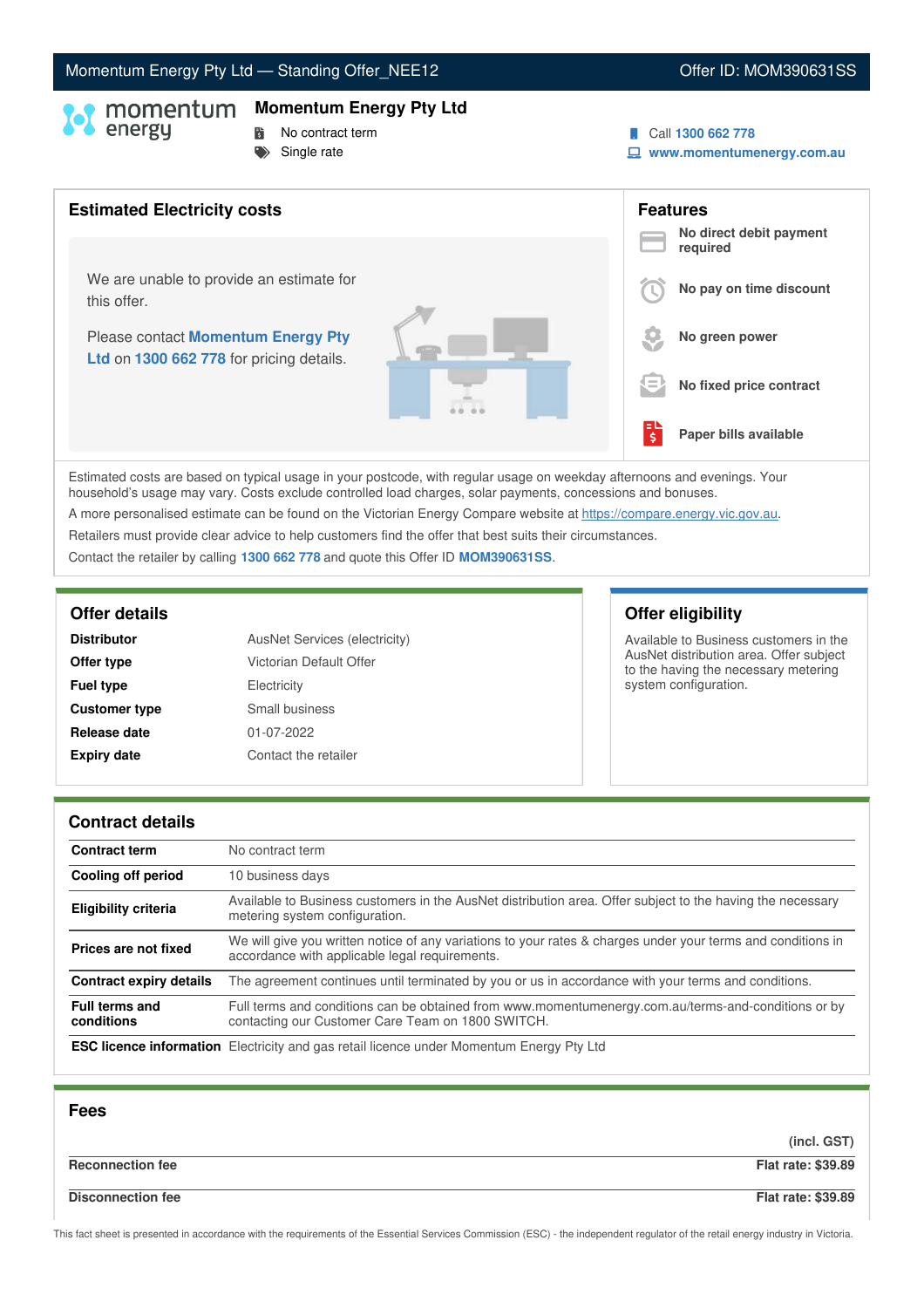Additional fees may apply. For more information, please visit the retailers website at **www.momentumenergy.com.au**.

# **Billing details**

| <b>Bill frequency</b>  | 1 month                                                |
|------------------------|--------------------------------------------------------|
| <b>Payment options</b> | Please contact the retailer to discuss payment options |

# **Offer rate and details**

**AEST only**

| <b>Electricity charges (All year)</b> | Tariff (incl. GST) |
|---------------------------------------|--------------------|
| Daily supply charge                   | 129.93 c/day       |
| Peak consumption                      |                    |
| First 11.18 kWh usage per day         | 33.08c/kWh         |
| Remaining usage per day               | 36.63c/kWh         |

**Daily supply charge:** a charge that applies for supplying electricity to your premises for each day of the billing period, regardless of how much electricity is used.

**kWh:** a 'kWh' stands for kilowatt hour and is the unit of measurement for your electricity bill.

## **Solar feed-in tariff options**

|                                 | Tariff      |
|---------------------------------|-------------|
| Current retailer feed-in tariff | 6.70 c/kWh  |
| <b>Premium feed-in tariff</b>   | 60.00 c/kWh |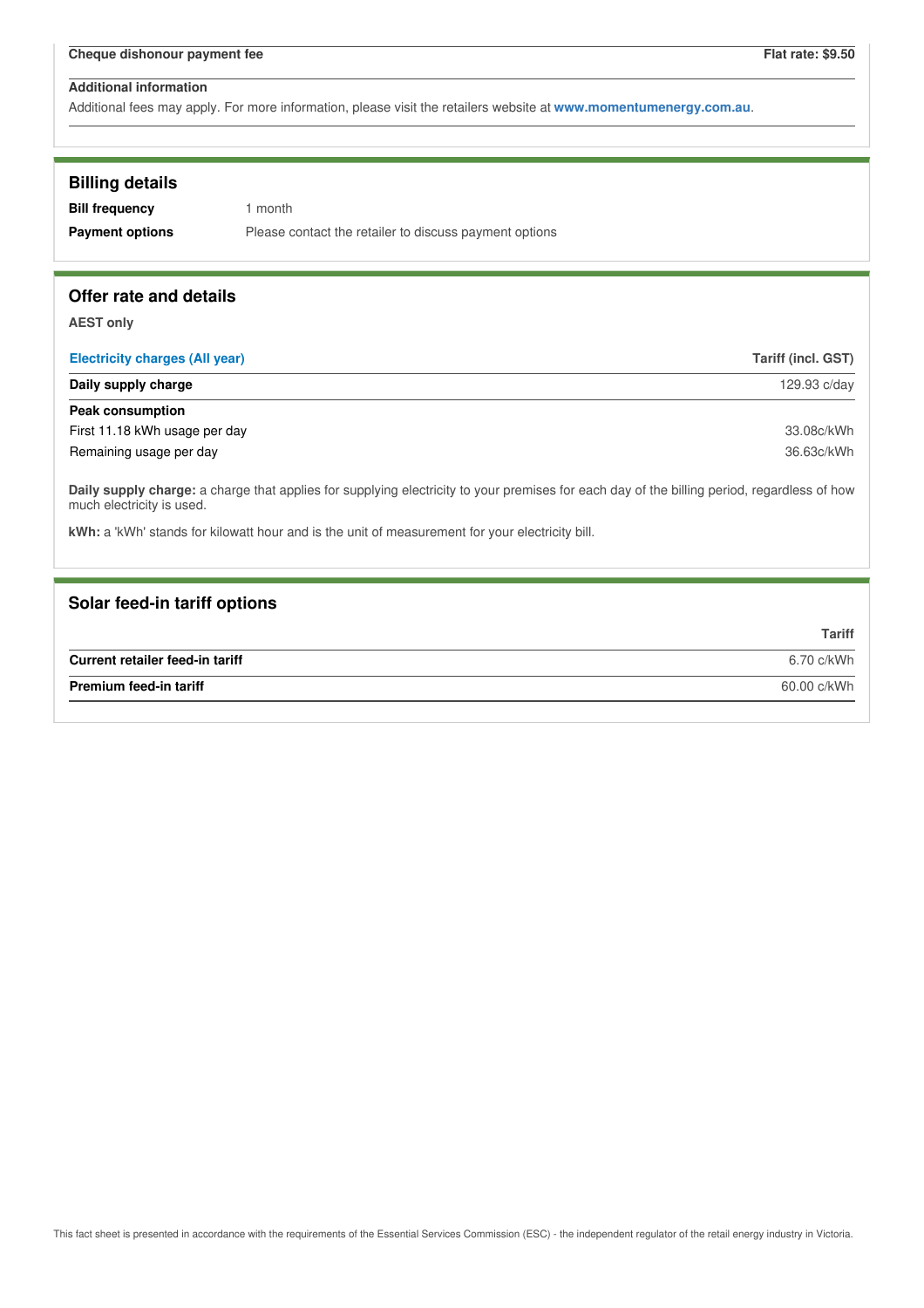### This fact sheet is presented in accordance with the requirements of the Essential Services Commission (ESC) - the independent regulator of the retail energy industry in Victoria.

# Momentum Energy Pty Ltd - Standing Offer\_NEE16 **Communication Communication** Offer ID: MOM390641SS

### **Momentum Energy Pty Ltd**

- **No contract term**
- Two rate: single rate with controlled load
- Call **1300 662 778**
- **www.momentumenergy.com.au**



Estimated costs are based on typical usage in your postcode, with regular usage on weekday afternoons and evenings. Your household's usage may vary. Costs exclude controlled load charges, solar payments, concessions and bonuses. A more personalised estimate can be found on the Victorian Energy Compare website at <https://compare.energy.vic.gov.au>.

Retailers must provide clear advice to help customers find the offer that best suits their circumstances.

Contact the retailer by calling **1300 662 778** and quote this Offer ID **MOM390641SS**.

| <b>Distributor</b>   | AusNet Services (electricity) |
|----------------------|-------------------------------|
| Offer type           | Standing offer                |
| <b>Fuel type</b>     | Electricity                   |
| <b>Customer type</b> | Small business                |
| Release date         | 01-07-2022                    |
| <b>Expiry date</b>   | Contact the retailer          |

# **Offer details Offer eligibility**

Available to Business customers in the AusNet distribution area. Offer subject to the having the necessary metering system configuration.

### **Contract details**

| <b>Contract term</b>                | No contract term                                                                                                                                               |
|-------------------------------------|----------------------------------------------------------------------------------------------------------------------------------------------------------------|
| <b>Cooling off period</b>           | 10 business days                                                                                                                                               |
| <b>Eligibility criteria</b>         | Available to Business customers in the AusNet distribution area. Offer subject to the having the necessary<br>metering system configuration.                   |
| Prices are not fixed                | We will give you written notice of any variations to your rates & charges under your terms and conditions in<br>accordance with applicable legal requirements. |
| <b>Contract expiry details</b>      | The agreement continues until terminated by you or us in accordance with your terms and conditions.                                                            |
| <b>Full terms and</b><br>conditions | Full terms and conditions can be obtained from www.momentumenergy.com.au/terms-and-conditions or by<br>contacting our Customer Care Team on 1800 SWITCH.       |
|                                     | <b>ESC licence information</b> Electricity and gas retail licence under Momentum Energy Pty Ltd                                                                |

| <b>Fees</b>              |                           |
|--------------------------|---------------------------|
|                          | (incl. GST)               |
| <b>Reconnection fee</b>  | <b>Flat rate: \$39.89</b> |
| <b>Disconnection fee</b> | <b>Flat rate: \$39.89</b> |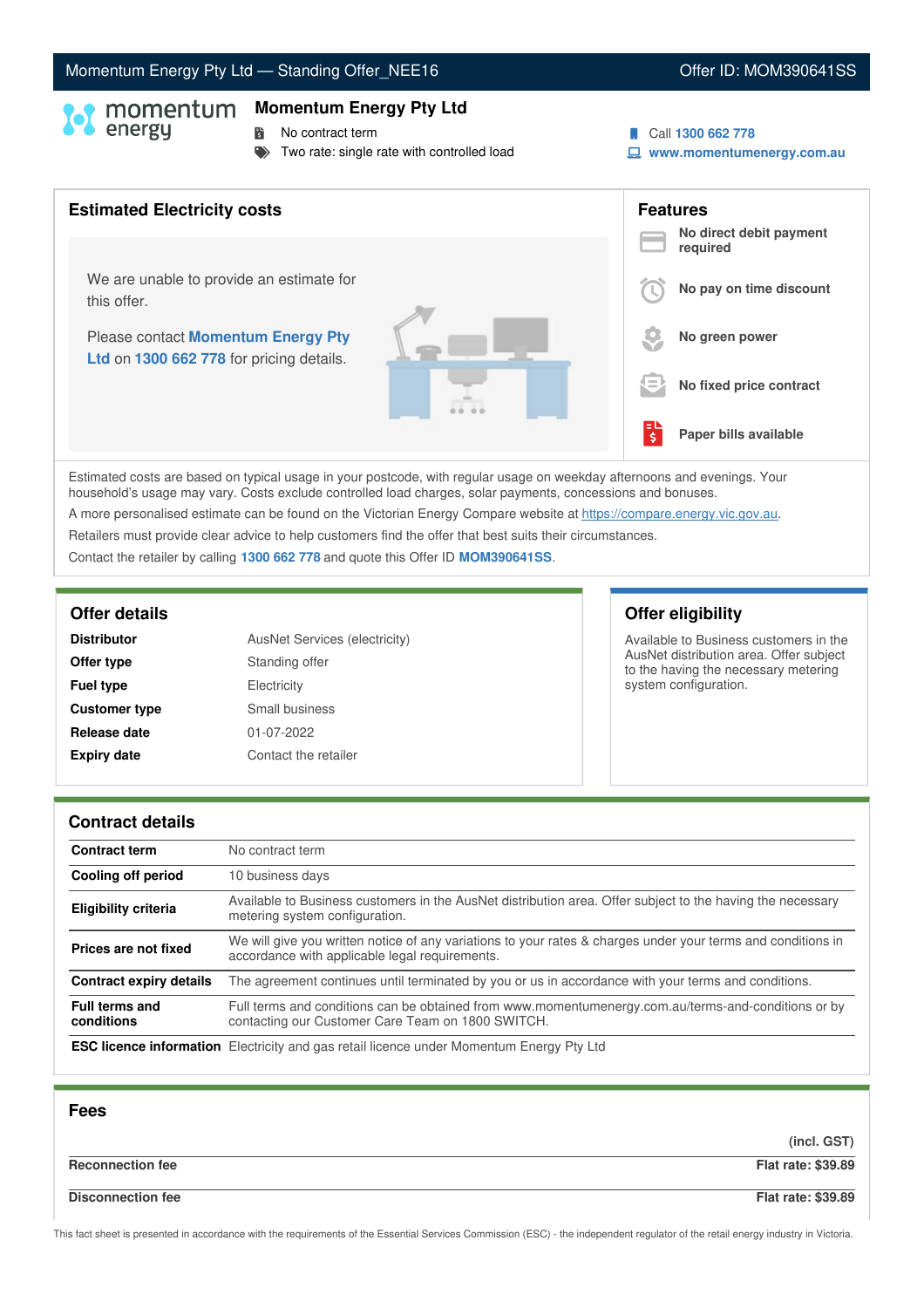| <b>Billing details</b><br><b>Bill frequency</b><br><b>Payment options</b>                                                                                                | 1 month<br>Please contact the retailer to discuss payment options |                    |
|--------------------------------------------------------------------------------------------------------------------------------------------------------------------------|-------------------------------------------------------------------|--------------------|
| Offer rate and details                                                                                                                                                   |                                                                   |                    |
| <b>AEST only</b>                                                                                                                                                         |                                                                   |                    |
| <b>Electricity charges (All year)</b>                                                                                                                                    |                                                                   | Tariff (incl. GST) |
| Daily supply charge<br>129.93 c/day                                                                                                                                      |                                                                   |                    |
| <b>Peak consumption</b>                                                                                                                                                  |                                                                   |                    |
| First 11.18 kWh usage per day                                                                                                                                            |                                                                   | 33.08c/kWh         |
| Remaining usage per day                                                                                                                                                  |                                                                   | 36.63c/kWh         |
| <b>Controlled load charges</b>                                                                                                                                           |                                                                   | Tariff (incl. GST) |
| <b>Controlled load consumption</b>                                                                                                                                       |                                                                   | 19.62 c/kWh        |
| Daily supply charge: a charge that applies for supplying electricity to your premises for each day of the billing period, regardless of how<br>much electricity is used. |                                                                   |                    |
| kWh: a 'kWh' stands for kilowatt hour and is the unit of measurement for your electricity bill.                                                                          |                                                                   |                    |
|                                                                                                                                                                          |                                                                   |                    |

| Solar feed-in tariff options    |               |
|---------------------------------|---------------|
|                                 | <b>Tariff</b> |
| Current retailer feed-in tariff | 6.70 c/kWh    |
| <b>Premium feed-in tariff</b>   | 60.00 c/kWh   |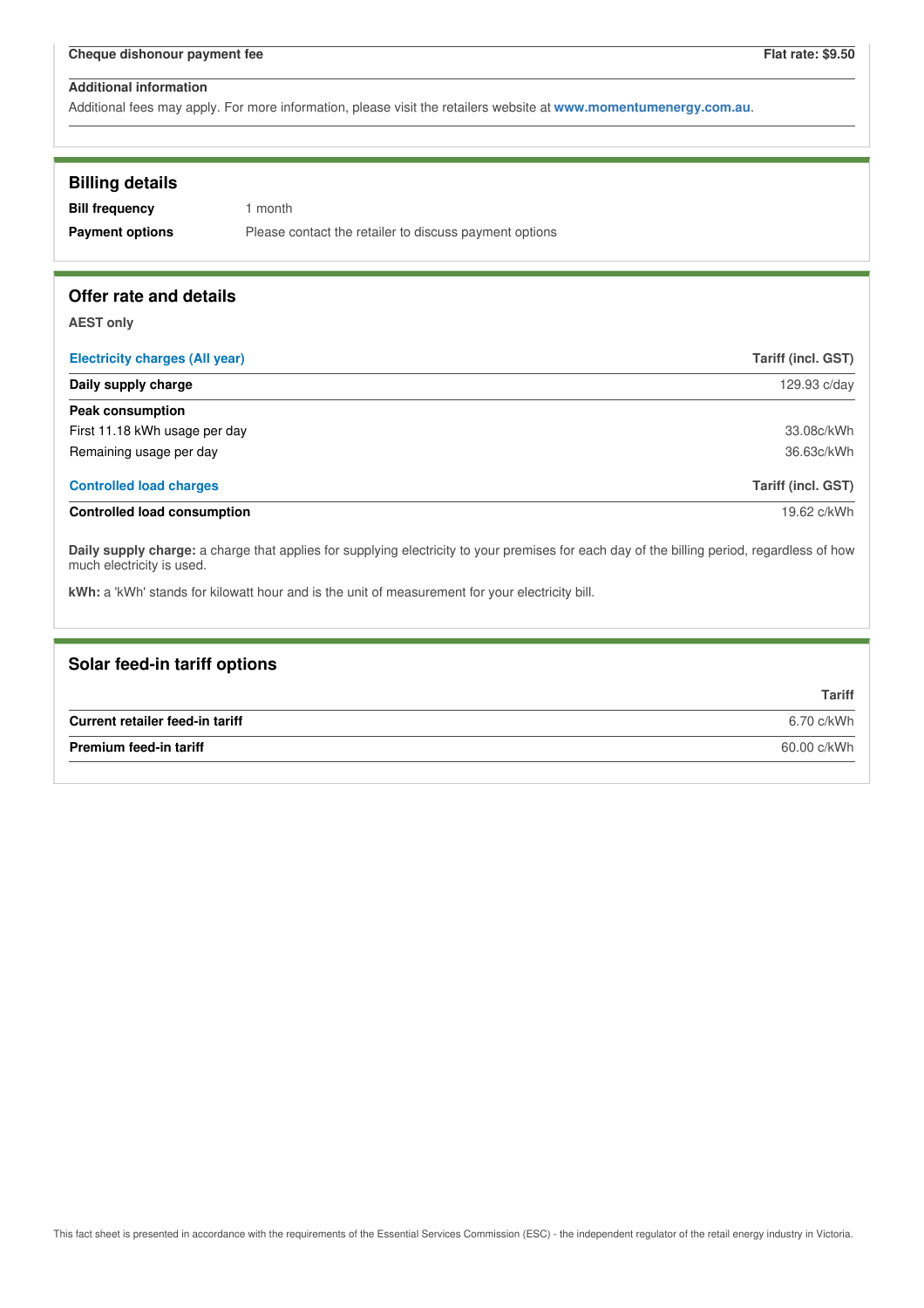# Momentum Energy Pty Ltd - Standing Offer\_C1G **Canadian Control Control Control Control** Control Offer ID: MOM390633SS

## **Momentum Energy Pty Ltd**

- 
- **No contract term**
- $S$ ingle rate
- Call **1300 662 778**
- **www.momentumenergy.com.au**



Estimated costs are based on typical usage in your postcode, with regular usage on weekday afternoons and evenings. Your household's usage may vary. Costs exclude controlled load charges, solar payments, concessions and bonuses. A more personalised estimate can be found on the Victorian Energy Compare website at <https://compare.energy.vic.gov.au>.

Retailers must provide clear advice to help customers find the offer that best suits their circumstances.

Contact the retailer by calling **1300 662 778** and quote this Offer ID **MOM390633SS**.

| <b>Distributor</b>   | Citipower               |
|----------------------|-------------------------|
| Offer type           | Victorian Default Offer |
| <b>Fuel type</b>     | Electricity             |
| <b>Customer type</b> | Small business          |
| Release date         | 01-07-2022              |
| <b>Expiry date</b>   | Contact the retailer    |

# **Offer details Offer eligibility**

Available to Business customers in the Citipower distribution area. Offer subject to the having the necessary metering system configuration.

### **Contract details**

| <b>Contract term</b>                | No contract term                                                                                                                                               |
|-------------------------------------|----------------------------------------------------------------------------------------------------------------------------------------------------------------|
| Cooling off period                  | 10 business days                                                                                                                                               |
| <b>Eligibility criteria</b>         | Available to Business customers in the Citipower distribution area. Offer subject to the having the necessary<br>metering system configuration.                |
| Prices are not fixed                | We will give you written notice of any variations to your rates & charges under your terms and conditions in<br>accordance with applicable legal requirements. |
| Contract expiry details             | The agreement continues until terminated by you or us in accordance with your terms and conditions.                                                            |
| <b>Full terms and</b><br>conditions | Full terms and conditions can be obtained from www.momentumenergy.com.au/terms-and-conditions or by<br>contacting our Customer Care Team on 1800 SWITCH.       |
|                                     | <b>ESC licence information</b> Electricity and gas retail licence under Momentum Energy Pty Ltd                                                                |

| <b>Fees</b>              |                           |
|--------------------------|---------------------------|
|                          | (incl. GST)               |
| <b>Reconnection fee</b>  | <b>Flat rate: \$41.34</b> |
| <b>Disconnection fee</b> | <b>Flat rate: \$41.95</b> |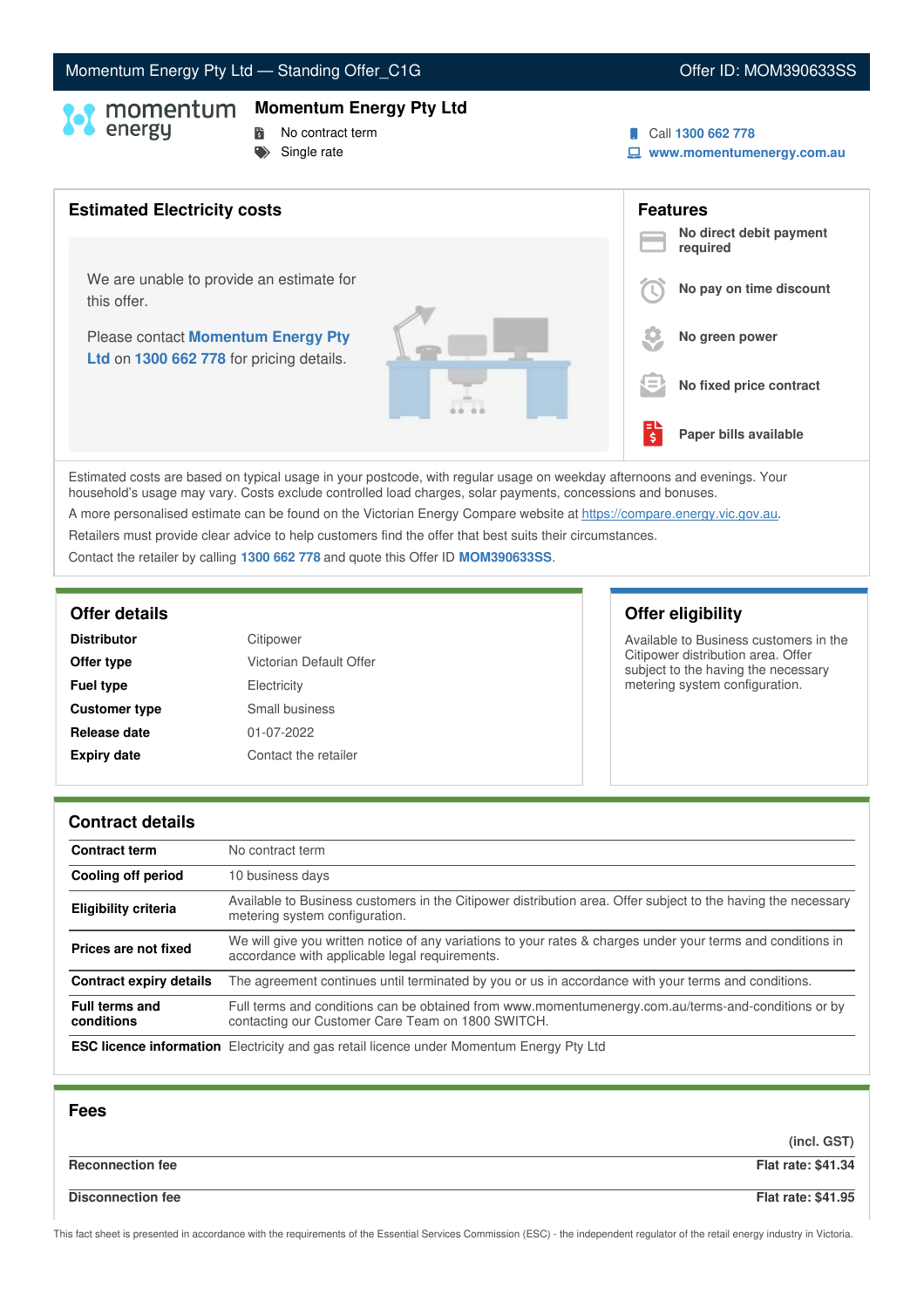| <b>Billing details</b><br><b>Bill frequency</b><br><b>Payment options</b> | 1 month<br>Please contact the retailer to discuss payment options                                                                           |                    |
|---------------------------------------------------------------------------|---------------------------------------------------------------------------------------------------------------------------------------------|--------------------|
| Offer rate and details                                                    |                                                                                                                                             |                    |
| <b>AEST only</b>                                                          |                                                                                                                                             |                    |
| <b>Electricity charges (All year)</b>                                     |                                                                                                                                             | Tariff (incl. GST) |
| Daily supply charge                                                       |                                                                                                                                             | 138.60 c/day       |
| <b>Peak consumption</b>                                                   |                                                                                                                                             |                    |
| All consumption usage per day                                             |                                                                                                                                             | 21.66c/kWh         |
| much electricity is used.                                                 | Daily supply charge: a charge that applies for supplying electricity to your premises for each day of the billing period, regardless of how |                    |
|                                                                           | kWh: a 'kWh' stands for kilowatt hour and is the unit of measurement for your electricity bill.                                             |                    |
|                                                                           |                                                                                                                                             |                    |
| Solar feed-in tariff options                                              |                                                                                                                                             |                    |
|                                                                           |                                                                                                                                             | <b>Tariff</b>      |
| Current retailer feed-in tariff                                           |                                                                                                                                             | 6.70 c/kWh         |
| <b>Premium feed-in tariff</b>                                             |                                                                                                                                             | 60.00 c/kWh        |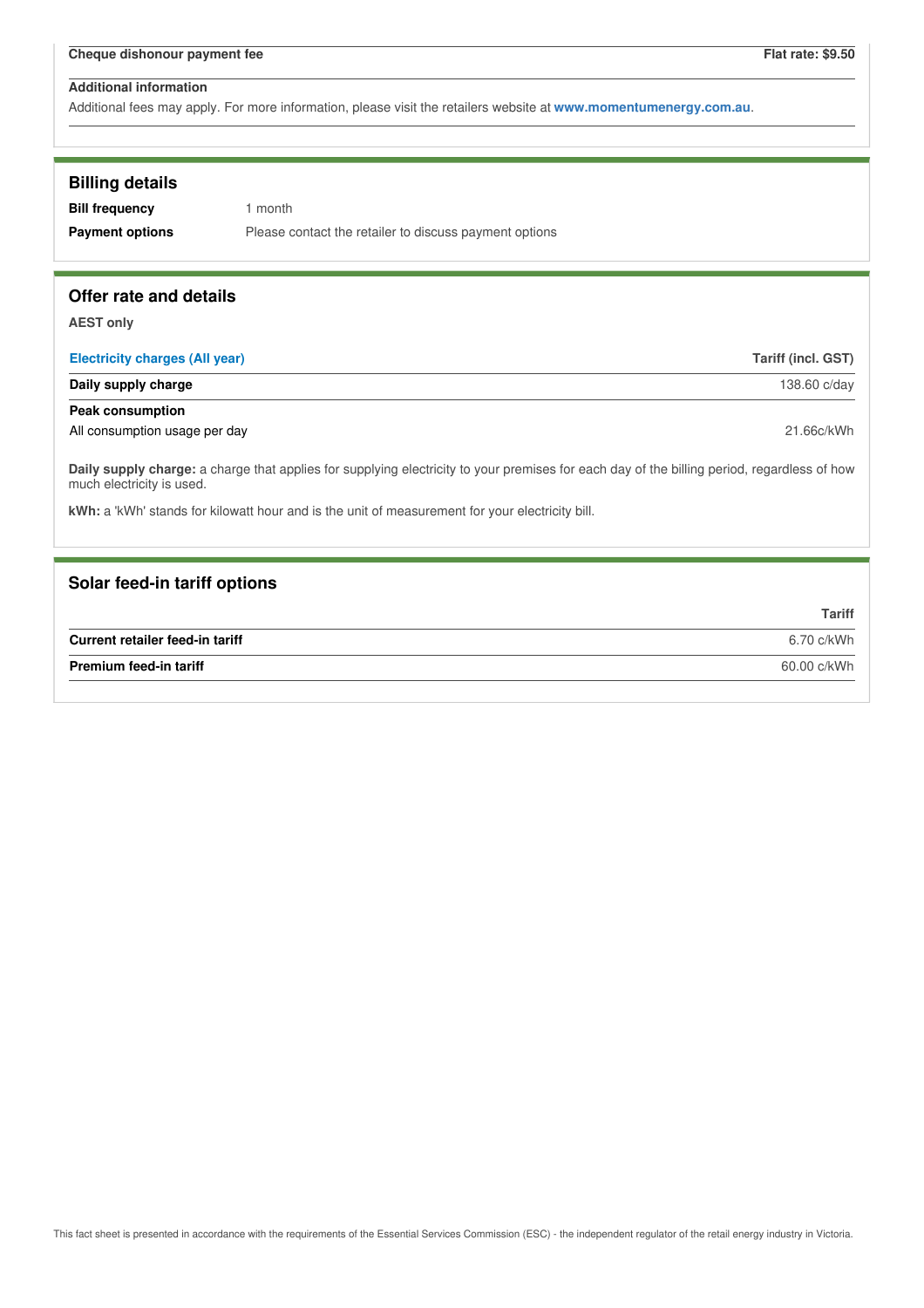### This fact sheet is presented in accordance with the requirements of the Essential Services Commission (ESC) - the independent regulator of the retail energy industry in Victoria.

# Momentum Energy Pty Ltd - Standing Offer\_C1GCDS **Communication Constructs** Offer ID: MOM390638SS

## **Momentum Energy Pty Ltd**

**No contract term** 

Two rate: single rate with controlled load



**www.momentumenergy.com.au**

# **Features No direct debit payment required No pay on time discount No green power No fixed price contract Paper bills available** Estimated costs are based on typical usage in your postcode, with regular usage on weekday afternoons and evenings. Your **Estimated Electricity costs** We are unable to provide an estimate for this offer. Please contact **Momentum Energy Pty Ltd** on **1300 662 778** for pricing details.  $\bm \Theta$  I 詩.

household's usage may vary. Costs exclude controlled load charges, solar payments, concessions and bonuses. A more personalised estimate can be found on the Victorian Energy Compare website at <https://compare.energy.vic.gov.au>. Retailers must provide clear advice to help customers find the offer that best suits their circumstances. Contact the retailer by calling **1300 662 778** and quote this Offer ID **MOM390638SS**.

| <b>Distributor</b>   | Citipower            |
|----------------------|----------------------|
| Offer type           | Standing offer       |
| <b>Fuel type</b>     | Electricity          |
| <b>Customer type</b> | Small business       |
| Release date         | 01-07-2022           |
| <b>Expiry date</b>   | Contact the retailer |

## **Offer details Offer eligibility**

Available to Business customers in the Citipower distribution area. Offer subject to the having the necessary metering system configuration.

### **Contract details**

| <b>Contract term</b>                | No contract term                                                                                                                                               |
|-------------------------------------|----------------------------------------------------------------------------------------------------------------------------------------------------------------|
| <b>Cooling off period</b>           | 10 business days                                                                                                                                               |
| <b>Eligibility criteria</b>         | Available to Business customers in the Citipower distribution area. Offer subject to the having the necessary<br>metering system configuration.                |
| Prices are not fixed                | We will give you written notice of any variations to your rates & charges under your terms and conditions in<br>accordance with applicable legal requirements. |
| <b>Contract expiry details</b>      | The agreement continues until terminated by you or us in accordance with your terms and conditions.                                                            |
| <b>Full terms and</b><br>conditions | Full terms and conditions can be obtained from www.momentumenergy.com.au/terms-and-conditions or by<br>contacting our Customer Care Team on 1800 SWITCH.       |
|                                     | <b>ESC licence information</b> Electricity and gas retail licence under Momentum Energy Pty Ltd                                                                |

| <b>Fees</b>              |                           |
|--------------------------|---------------------------|
|                          | (incl. GST)               |
| <b>Reconnection fee</b>  | <b>Flat rate: \$41.34</b> |
| <b>Disconnection fee</b> | Flat rate: \$41.95        |

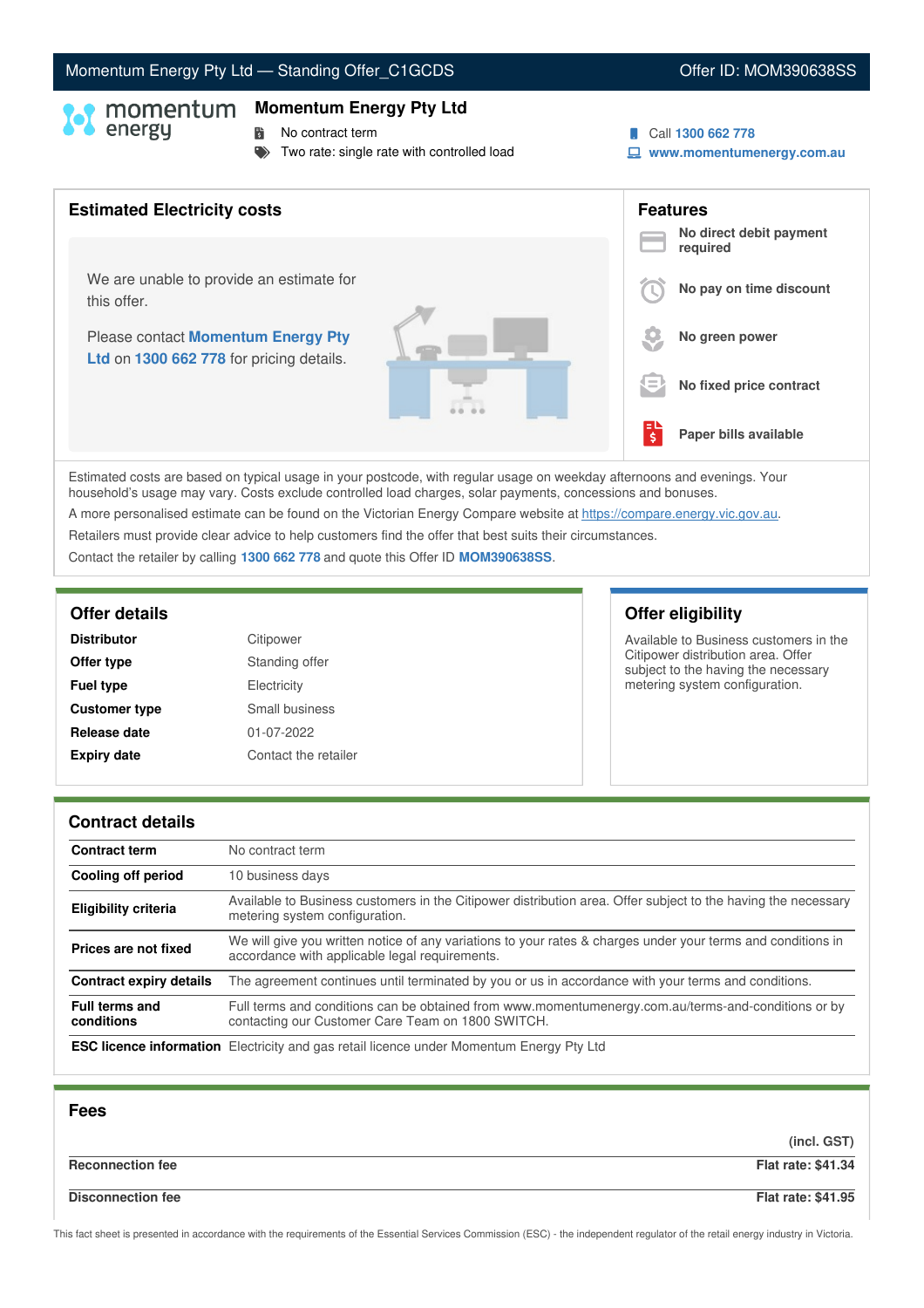| <b>Billing details</b>                                                                                                                                                   |                                                                                                 |                           |
|--------------------------------------------------------------------------------------------------------------------------------------------------------------------------|-------------------------------------------------------------------------------------------------|---------------------------|
| <b>Bill frequency</b>                                                                                                                                                    | 1 month                                                                                         |                           |
| <b>Payment options</b>                                                                                                                                                   | Please contact the retailer to discuss payment options                                          |                           |
|                                                                                                                                                                          |                                                                                                 |                           |
| Offer rate and details                                                                                                                                                   |                                                                                                 |                           |
| <b>AEST only</b>                                                                                                                                                         |                                                                                                 |                           |
| <b>Electricity charges (All year)</b>                                                                                                                                    |                                                                                                 | Tariff (incl. GST)        |
| Daily supply charge                                                                                                                                                      |                                                                                                 | 138.60 c/day              |
| <b>Peak consumption</b>                                                                                                                                                  |                                                                                                 |                           |
| All consumption usage per day                                                                                                                                            |                                                                                                 | 21.66c/kWh                |
| <b>Controlled load charges</b>                                                                                                                                           |                                                                                                 | <b>Tariff (incl. GST)</b> |
| <b>Controlled load consumption</b>                                                                                                                                       |                                                                                                 | 15.66 c/kWh               |
| Daily supply charge: a charge that applies for supplying electricity to your premises for each day of the billing period, regardless of how<br>much electricity is used. |                                                                                                 |                           |
|                                                                                                                                                                          | kWh: a 'kWh' stands for kilowatt hour and is the unit of measurement for your electricity bill. |                           |
|                                                                                                                                                                          |                                                                                                 |                           |

| Solar feed-in tariff options    |               |
|---------------------------------|---------------|
|                                 | <b>Tariff</b> |
| Current retailer feed-in tariff | 6.70 c/kWh    |
| <b>Premium feed-in tariff</b>   | 60.00 c/kWh   |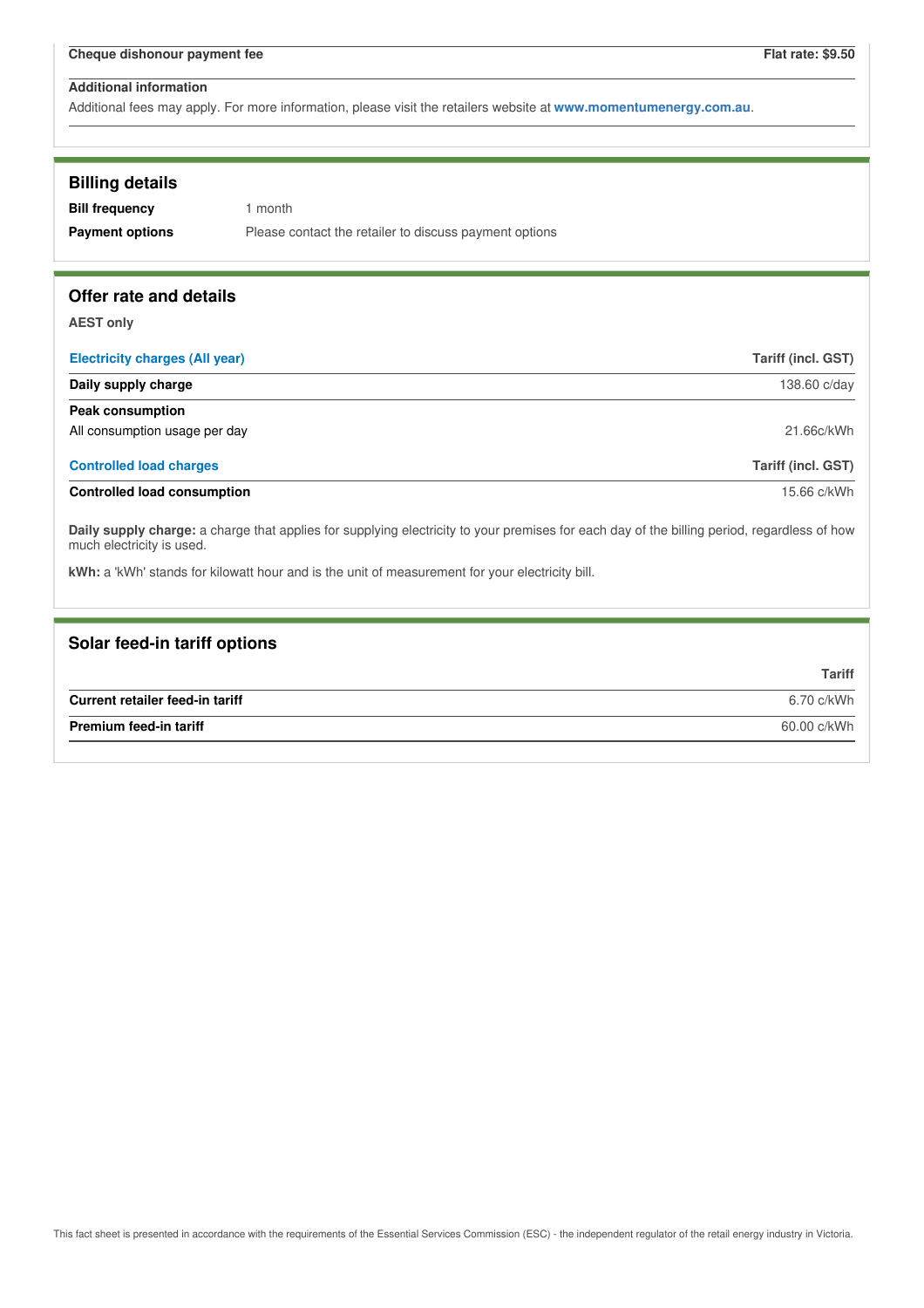# Momentum Energy Pty Ltd - Standing Offer\_CG **COM COFFER 2006** Offer ID: MOM390635SS

## **Momentum Energy Pty Ltd**

- **No contract term**
- $S$ ingle rate
- Call **1300 662 778**
- **www.momentumenergy.com.au**



Estimated costs are based on typical usage in your postcode, with regular usage on weekday afternoons and evenings. Your household's usage may vary. Costs exclude controlled load charges, solar payments, concessions and bonuses. A more personalised estimate can be found on the Victorian Energy Compare website at <https://compare.energy.vic.gov.au>.

Retailers must provide clear advice to help customers find the offer that best suits their circumstances.

Contact the retailer by calling **1300 662 778** and quote this Offer ID **MOM390635SS**.

| <b>Distributor</b>   | Citipower               |
|----------------------|-------------------------|
| Offer type           | Victorian Default Offer |
| <b>Fuel type</b>     | Electricity             |
| <b>Customer type</b> | Small business          |
| Release date         | 01-07-2022              |
| <b>Expiry date</b>   | Contact the retailer    |

# **Offer details Offer eligibility**

Available to Business customers in the Citipower distribution area. Offer subject to the having the necessary metering system configuration.

### **Contract details**

| <b>Contract term</b>                | No contract term                                                                                                                                               |
|-------------------------------------|----------------------------------------------------------------------------------------------------------------------------------------------------------------|
| Cooling off period                  | 10 business days                                                                                                                                               |
| <b>Eligibility criteria</b>         | Available to Business customers in the Citipower distribution area. Offer subject to the having the necessary<br>metering system configuration.                |
| Prices are not fixed                | We will give you written notice of any variations to your rates & charges under your terms and conditions in<br>accordance with applicable legal requirements. |
| <b>Contract expiry details</b>      | The agreement continues until terminated by you or us in accordance with your terms and conditions.                                                            |
| <b>Full terms and</b><br>conditions | Full terms and conditions can be obtained from www.momentumenergy.com.au/terms-and-conditions or by<br>contacting our Customer Care Team on 1800 SWITCH.       |
|                                     | <b>ESC licence information</b> Electricity and gas retail licence under Momentum Energy Pty Ltd                                                                |

| <b>Fees</b>              |                           |
|--------------------------|---------------------------|
|                          | (incl. GST)               |
| <b>Disconnection fee</b> | <b>Flat rate: \$41.95</b> |
| <b>Reconnection fee</b>  | <b>Flat rate: \$41.34</b> |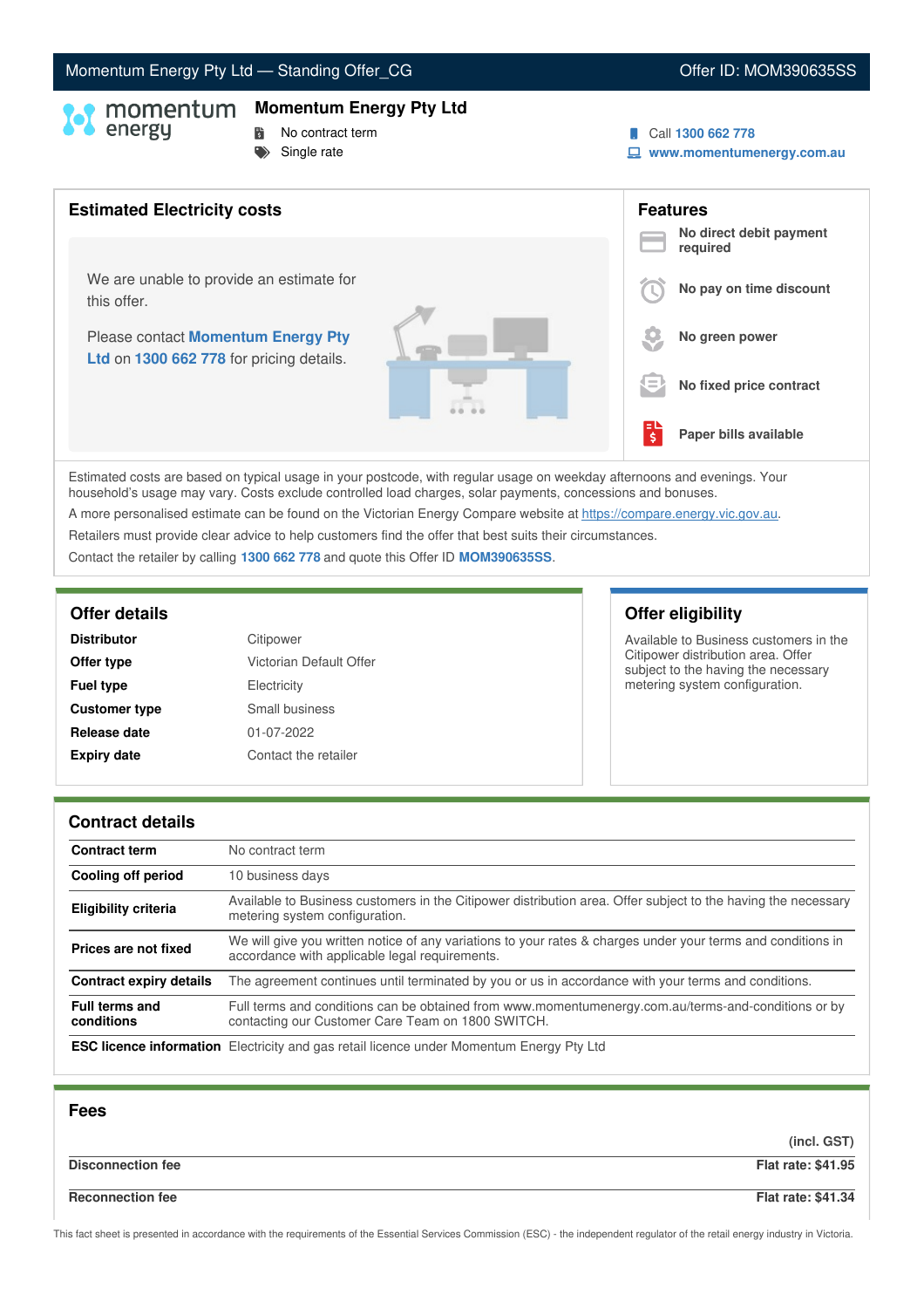For information on additional fees, a full schedule of charges is available from http://www.momentumenergy.com.au/fees

## **Billing details**

**Bill frequency** 1 month **Payment options** Please contact the retailer to discuss payment options

## **Offer rate and details**

**AEST only**

| <b>Electricity charges (All year)</b> | Tariff (incl. GST) |
|---------------------------------------|--------------------|
| Daily supply charge                   | 138.60 c/day       |
| Peak consumption                      |                    |
| All consumption usage per day         | 21.66c/kWh         |

**Daily supply charge:** a charge that applies for supplying electricity to your premises for each day of the billing period, regardless of how much electricity is used.

**kWh:** a 'kWh' stands for kilowatt hour and is the unit of measurement for your electricity bill.

## **Solar feed-in tariff options**

|                                 | Tariff      |
|---------------------------------|-------------|
| Current retailer feed-in tariff | 6.70 c/kWh  |
| <b>Premium feed-in tariff</b>   | 60.00 c/kWh |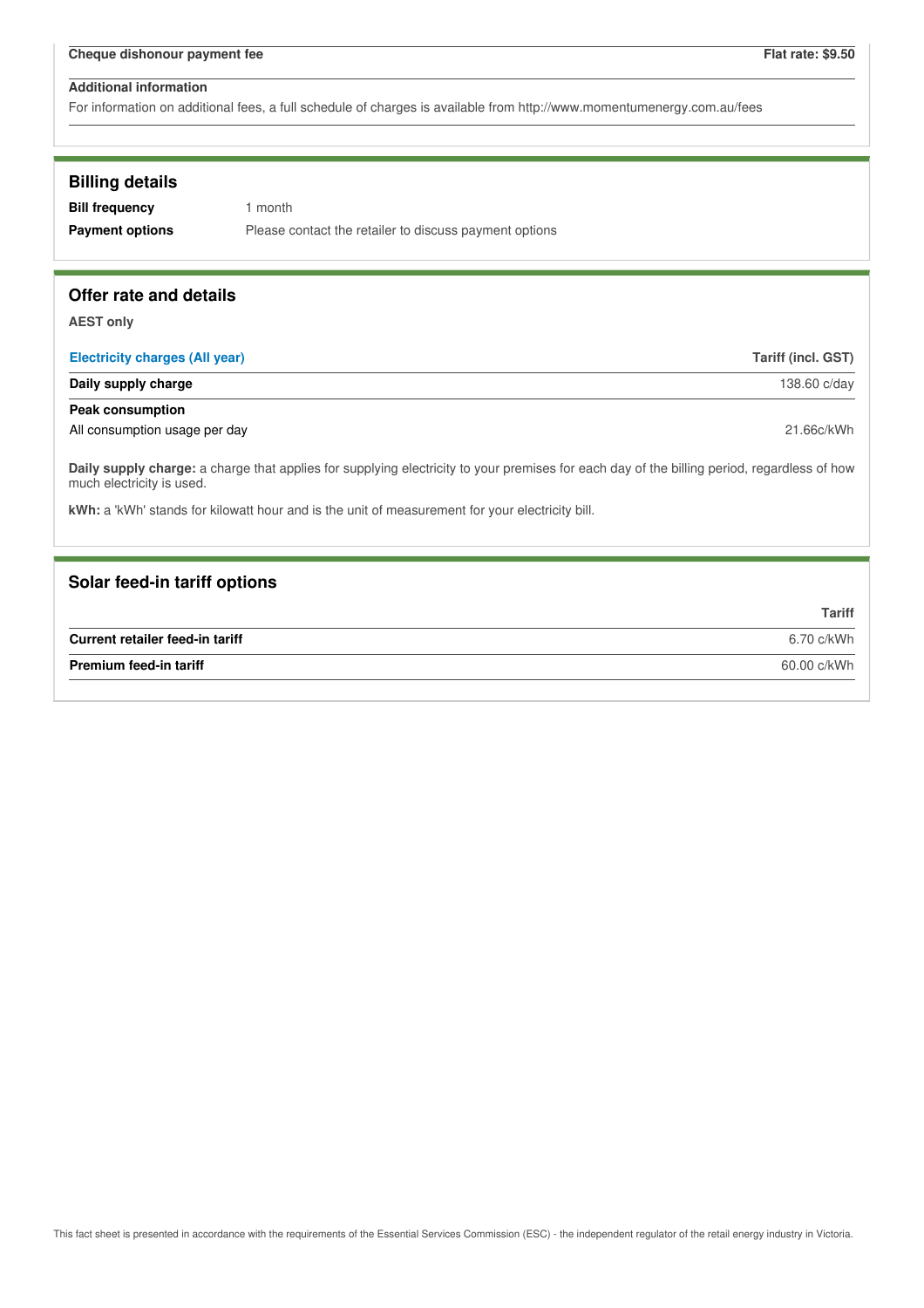# Momentum Energy Pty Ltd - Standing Offer\_CGTOU North Control of the U. MOM390625SS

### **Momentum Energy Pty Ltd**

- 
- **No contract term**  $\blacktriangleright$  Time of use
- 
- Call **1300 662 778**
- **www.momentumenergy.com.au**



Estimated costs are based on typical usage in your postcode, with regular usage on weekday afternoons and evenings. Your household's usage may vary. Costs exclude controlled load charges, solar payments, concessions and bonuses. A more personalised estimate can be found on the Victorian Energy Compare website at <https://compare.energy.vic.gov.au>.

Retailers must provide clear advice to help customers find the offer that best suits their circumstances.

Contact the retailer by calling **1300 662 778** and quote this Offer ID **MOM390625SS**.

| <b>Distributor</b>   | Citipower               |
|----------------------|-------------------------|
| Offer type           | Victorian Default Offer |
| <b>Fuel type</b>     | Electricity             |
| <b>Customer type</b> | Small business          |
| Release date         | 01-07-2022              |
| <b>Expiry date</b>   | Contact the retailer    |

# **Offer details Offer eligibility**

Available to Business customers in the Citipower distribution area. Offer subject to the having the necessary metering system configuration.

### **Contract details**

| <b>Contract term</b>                | No contract term                                                                                                                                               |
|-------------------------------------|----------------------------------------------------------------------------------------------------------------------------------------------------------------|
| Cooling off period                  | 10 business days                                                                                                                                               |
| <b>Eligibility criteria</b>         | Available to Business customers in the Citipower distribution area. Offer subject to the having the necessary<br>metering system configuration.                |
| Prices are not fixed                | We will give you written notice of any variations to your rates & charges under your terms and conditions in<br>accordance with applicable legal requirements. |
| Contract expiry details             | The agreement continues until terminated by you or us in accordance with your terms and conditions.                                                            |
| <b>Full terms and</b><br>conditions | Full terms and conditions can be obtained from www.momentumenergy.com.au/terms-and-conditions or by<br>contacting our Customer Care Team on 1800 SWITCH.       |
|                                     | <b>ESC licence information</b> Electricity and gas retail licence under Momentum Energy Pty Ltd                                                                |

| <b>Fees</b>              |                           |
|--------------------------|---------------------------|
|                          | (incl. GST)               |
| <b>Disconnection fee</b> | <b>Flat rate: \$41.95</b> |
| <b>Reconnection fee</b>  | <b>Flat rate: \$41.34</b> |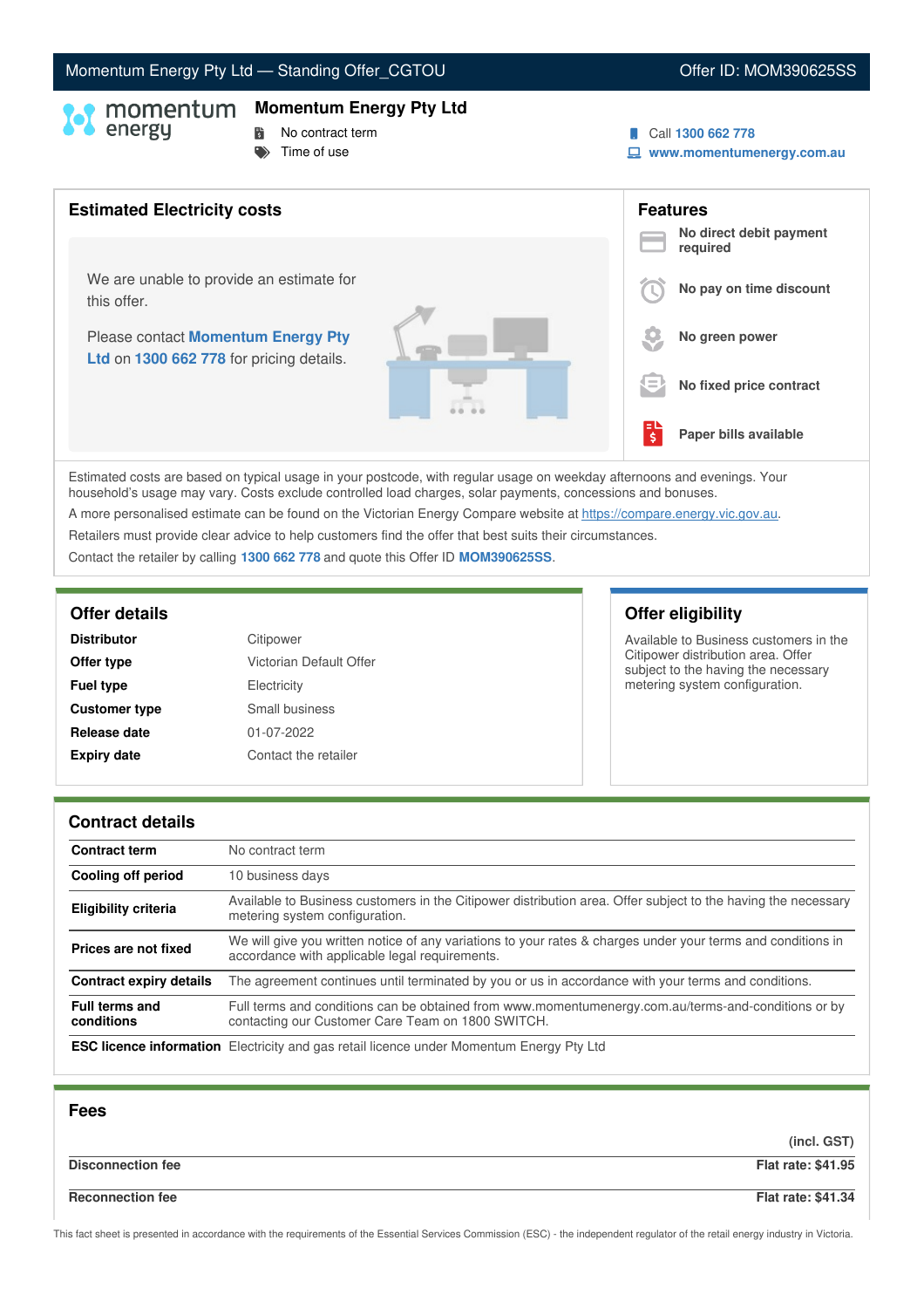For information on additional fees, a full schedule of charges is available from http://www.momentumenergy.com.au/fees

| <b>Billing details</b>                |                                                        |                           |
|---------------------------------------|--------------------------------------------------------|---------------------------|
| <b>Bill frequency</b>                 | month                                                  |                           |
| <b>Payment options</b>                | Please contact the retailer to discuss payment options |                           |
|                                       |                                                        |                           |
| Offer rate and details                |                                                        |                           |
|                                       |                                                        |                           |
| <b>AEST only</b>                      |                                                        |                           |
| <b>Electricity charges (All year)</b> |                                                        | <b>Tariff (incl. GST)</b> |

| Daily supply charge                                                                            | 138.60 c/day |
|------------------------------------------------------------------------------------------------|--------------|
| <b>Peak consumption</b> – Mon - Fri, 9am - 9pm                                                 |              |
| All consumption usage per day                                                                  | 27.85c/kWh   |
| <b>Off-peak consumption</b> – Mon - Fri, 9pm - 12am; Mon - Fri, 12am - 9am; Sat - Sun, all day |              |
| All consumption usage per day                                                                  | 15.75c/kWh   |

**Daily supply charge:** a charge that applies for supplying electricity to your premises for each day of the billing period, regardless of how much electricity is used.

**kWh:** a 'kWh' stands for kilowatt hour and is the unit of measurement for your electricity bill.

| Solar feed-in tariff options    |               |
|---------------------------------|---------------|
|                                 | <b>Tariff</b> |
| Current retailer feed-in tariff | 6.70 c/kWh    |
| Premium feed-in tariff          | 60.00 c/kWh   |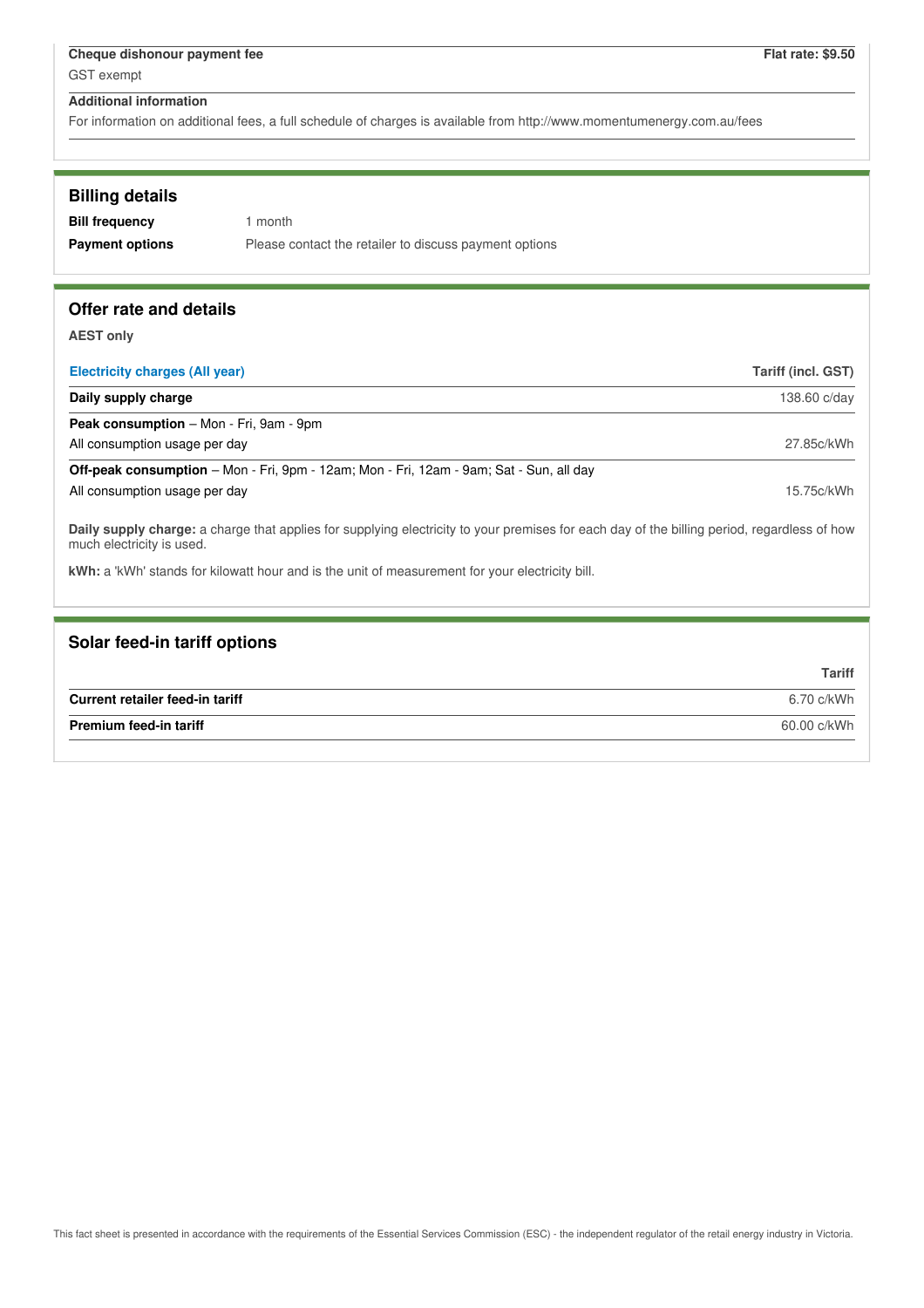# Momentum Energy Pty Ltd - Standing Offer\_A20D **Canadian Control Control Control Control Control Control Control Control Control Control Control Control Control Control Control Control Control Control Control Control Contro**

# **Momentum Energy Pty Ltd**

**No contract term** Single rate

- Call **1300 662 778**
- **www.momentumenergy.com.au**



Estimated costs are based on typical usage in your postcode, with regular usage on weekday afternoons and evenings. Your household's usage may vary. Costs exclude controlled load charges, solar payments, concessions and bonuses. A more personalised estimate can be found on the Victorian Energy Compare website at <https://compare.energy.vic.gov.au>. Retailers must provide clear advice to help customers find the offer that best suits their circumstances.

Contact the retailer by calling **1300 662 778** and quote this Offer ID **MOM390634SS**.

| <b>Distributor</b>   | Jemena                  |
|----------------------|-------------------------|
| Offer type           | Victorian Default Offer |
| <b>Fuel type</b>     | Electricity             |
| <b>Customer type</b> | Small business          |
| Release date         | 01-07-2022              |
| <b>Expiry date</b>   | Contact the retailer    |

# **Offer details Offer eligibility**

Available to Business customers in the Jemena distribution area. Offer subject to the having the necessary metering system configuration.

### **Contract details**

| <b>Contract term</b>                | No contract term                                                                                                                                               |
|-------------------------------------|----------------------------------------------------------------------------------------------------------------------------------------------------------------|
| Cooling off period                  | 10 business days                                                                                                                                               |
| <b>Eligibility criteria</b>         | Available to Business customers in the Jemena distribution area. Offer subject to the having the necessary<br>metering system configuration.                   |
| Prices are not fixed                | We will give you written notice of any variations to your rates & charges under your terms and conditions in<br>accordance with applicable legal requirements. |
| Contract expiry details             | The agreement continues until terminated by you or us in accordance with your terms and conditions.                                                            |
| <b>Full terms and</b><br>conditions | Full terms and conditions can be obtained from www.momentumenergy.com.au/terms-and-conditions or by<br>contacting our Customer Care Team on 1800 SWITCH.       |
|                                     | <b>ESC licence information</b> Electricity and gas retail licence under Momentum Energy Pty Ltd                                                                |

| <b>Fees</b>              |                           |
|--------------------------|---------------------------|
|                          | (incl. GST)               |
| <b>Disconnection fee</b> | <b>Flat rate: \$81.35</b> |
| <b>Reconnection fee</b>  | <b>Flat rate: \$56.73</b> |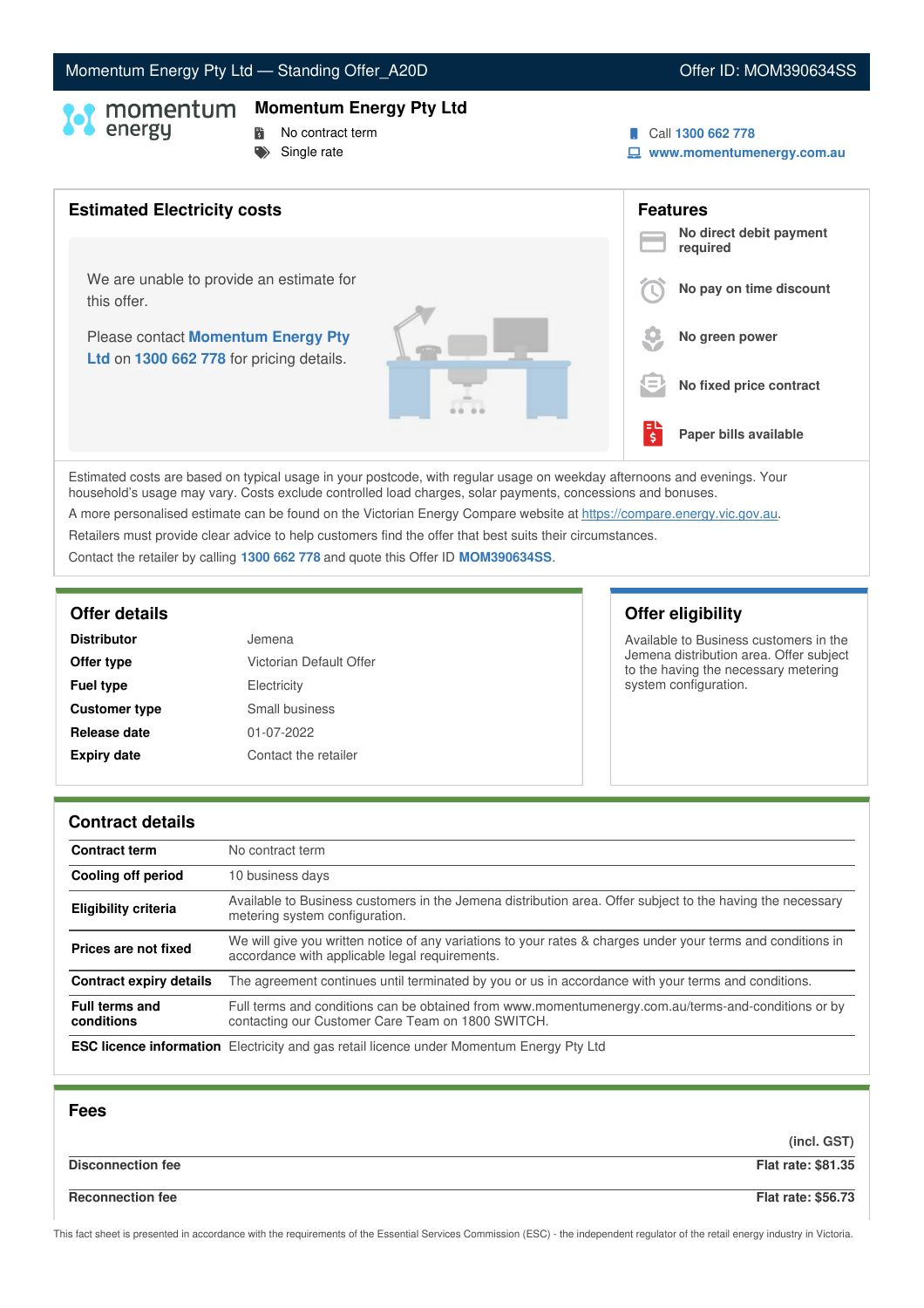For information on additional fees, a full schedule of charges is available from http://www.momentumenergy.com.au/fees

## **Billing details**

**Bill frequency** 1 month **Payment options** Please contact the retailer to discuss payment options

## **Offer rate and details**

**AEST only**

| <b>Electricity charges (All year)</b> | Tariff (incl. GST) |
|---------------------------------------|--------------------|
| Daily supply charge                   | 130.87 c/day       |
| <b>Peak consumption</b>               |                    |
| All consumption usage per day         | 24.68c/kWh         |

**Daily supply charge:** a charge that applies for supplying electricity to your premises for each day of the billing period, regardless of how much electricity is used.

**kWh:** a 'kWh' stands for kilowatt hour and is the unit of measurement for your electricity bill.

## **Solar feed-in tariff options**

|                                 | Tariff      |
|---------------------------------|-------------|
| Current retailer feed-in tariff | 6.70 c/kWh  |
| <b>Premium feed-in tariff</b>   | 60.00 c/kWh |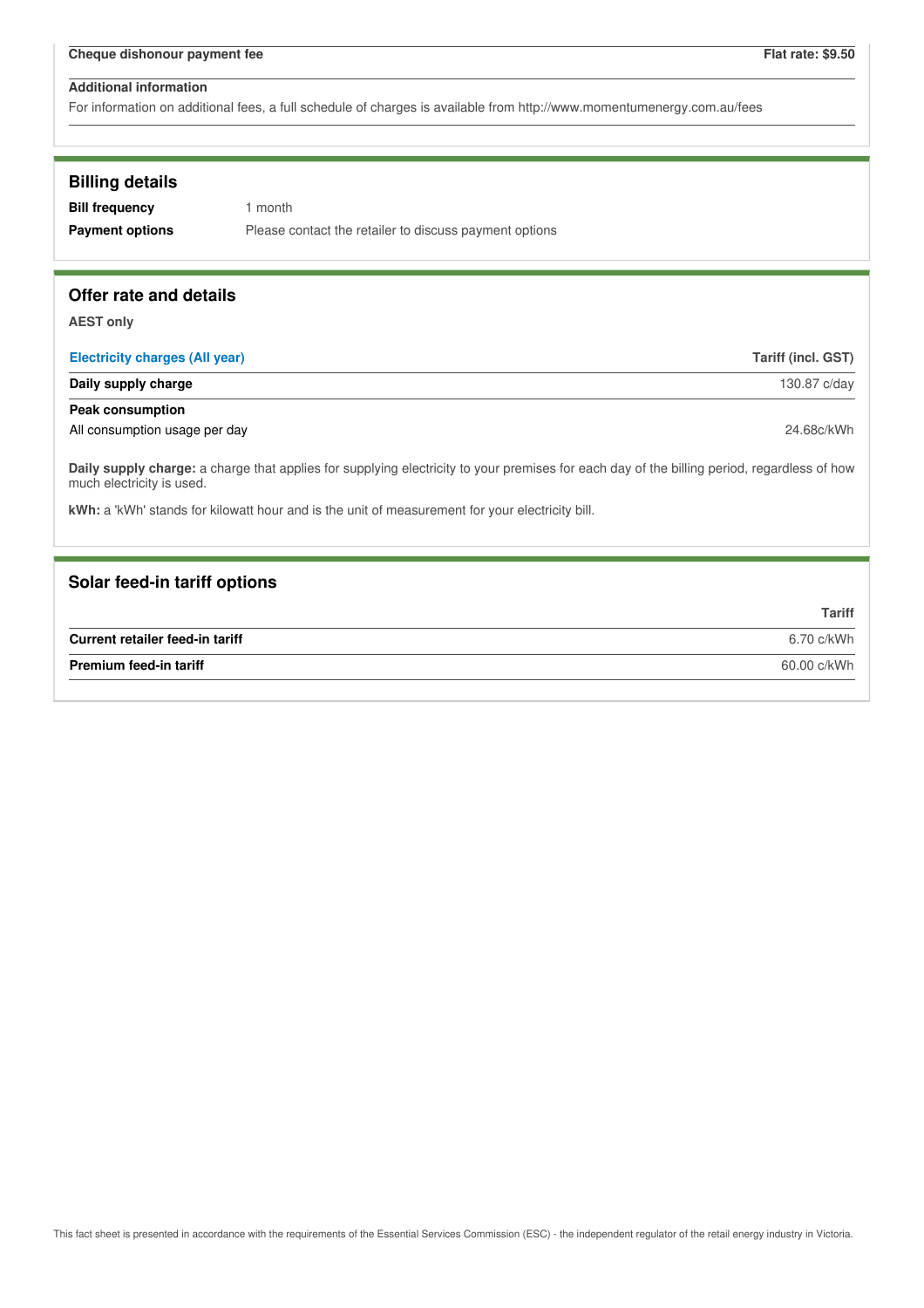# Momentum Energy Pty Ltd - Standing Offer\_A200 **Canadian Control Control Control Control Control Control Control Control Control Control Control Control Control Control Control Control Control Control Control Control Contro**

# **Momentum Energy Pty Ltd**

**No contract term**  $S$ ingle rate

- Call **1300 662 778**
- **www.momentumenergy.com.au**



Estimated costs are based on typical usage in your postcode, with regular usage on weekday afternoons and evenings. Your household's usage may vary. Costs exclude controlled load charges, solar payments, concessions and bonuses. A more personalised estimate can be found on the Victorian Energy Compare website at <https://compare.energy.vic.gov.au>. Retailers must provide clear advice to help customers find the offer that best suits their circumstances.

Contact the retailer by calling **1300 662 778** and quote this Offer ID **MOM390629SS**.

| <b>Distributor</b>   | Jemena                  |
|----------------------|-------------------------|
| Offer type           | Victorian Default Offer |
| <b>Fuel type</b>     | Electricity             |
| <b>Customer type</b> | Small business          |
| Release date         | 01-07-2022              |
| <b>Expiry date</b>   | Contact the retailer    |

# **Offer details Offer eligibility**

Available to Business customers in the Jemena distribution area. Offer subject to the having the necessary metering system configuration.

### **Contract details**

| <b>Contract term</b>                | No contract term                                                                                                                                               |
|-------------------------------------|----------------------------------------------------------------------------------------------------------------------------------------------------------------|
| Cooling off period                  | 10 business days                                                                                                                                               |
| <b>Eligibility criteria</b>         | Available to Business customers in the Jemena distribution area. Offer subject to the having the necessary<br>metering system configuration.                   |
| Prices are not fixed                | We will give you written notice of any variations to your rates & charges under your terms and conditions in<br>accordance with applicable legal requirements. |
| <b>Contract expiry details</b>      | The agreement continues until terminated by you or us in accordance with your terms and conditions.                                                            |
| <b>Full terms and</b><br>conditions | Full terms and conditions can be obtained from www.momentumenergy.com.au/terms-and-conditions or by<br>contacting our Customer Care Team on 1800 SWITCH.       |
|                                     | <b>ESC licence information</b> Electricity and gas retail licence under Momentum Energy Pty Ltd                                                                |

| <b>Fees</b>              |                           |
|--------------------------|---------------------------|
|                          | (incl. GST)               |
| <b>Reconnection fee</b>  | <b>Flat rate: \$56.73</b> |
| <b>Disconnection fee</b> | <b>Flat rate: \$81.35</b> |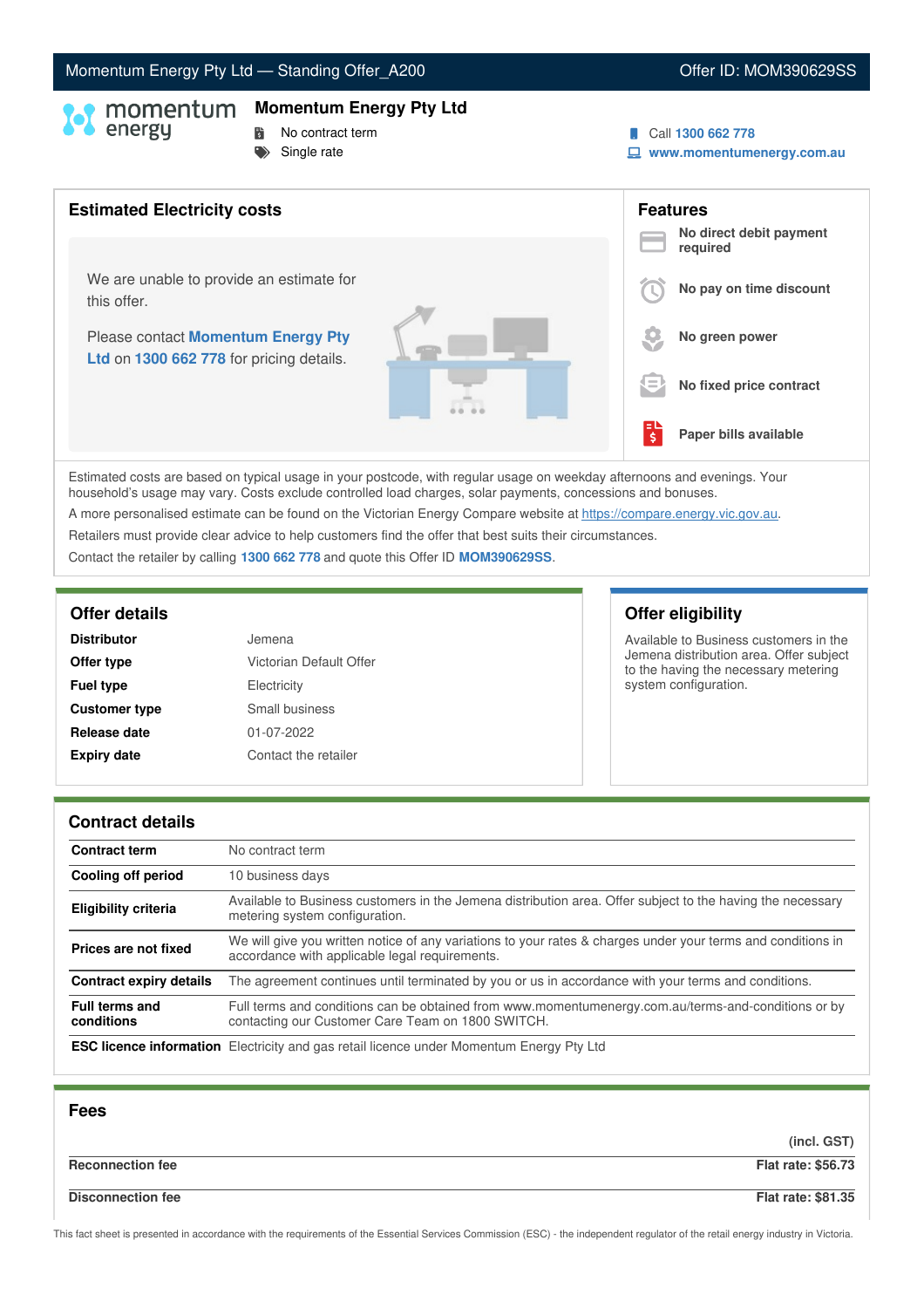| <b>Billing details</b><br><b>Bill frequency</b><br><b>Payment options</b> | 1 month<br>Please contact the retailer to discuss payment options                                                                           |                    |
|---------------------------------------------------------------------------|---------------------------------------------------------------------------------------------------------------------------------------------|--------------------|
| Offer rate and details                                                    |                                                                                                                                             |                    |
| <b>AEST only</b>                                                          |                                                                                                                                             |                    |
| <b>Electricity charges (All year)</b>                                     |                                                                                                                                             | Tariff (incl. GST) |
| Daily supply charge                                                       |                                                                                                                                             | 130.87 c/day       |
| <b>Peak consumption</b>                                                   |                                                                                                                                             |                    |
| All consumption usage per day                                             |                                                                                                                                             | 24.68c/kWh         |
| much electricity is used.                                                 | Daily supply charge: a charge that applies for supplying electricity to your premises for each day of the billing period, regardless of how |                    |
|                                                                           | kWh: a 'kWh' stands for kilowatt hour and is the unit of measurement for your electricity bill.                                             |                    |
|                                                                           |                                                                                                                                             |                    |
| Solar feed-in tariff options                                              |                                                                                                                                             |                    |
|                                                                           |                                                                                                                                             | <b>Tariff</b>      |
| Current retailer feed-in tariff                                           |                                                                                                                                             | 6.70 c/kWh         |
|                                                                           | 60.00 c/kWh<br>Premium feed-in tariff                                                                                                       |                    |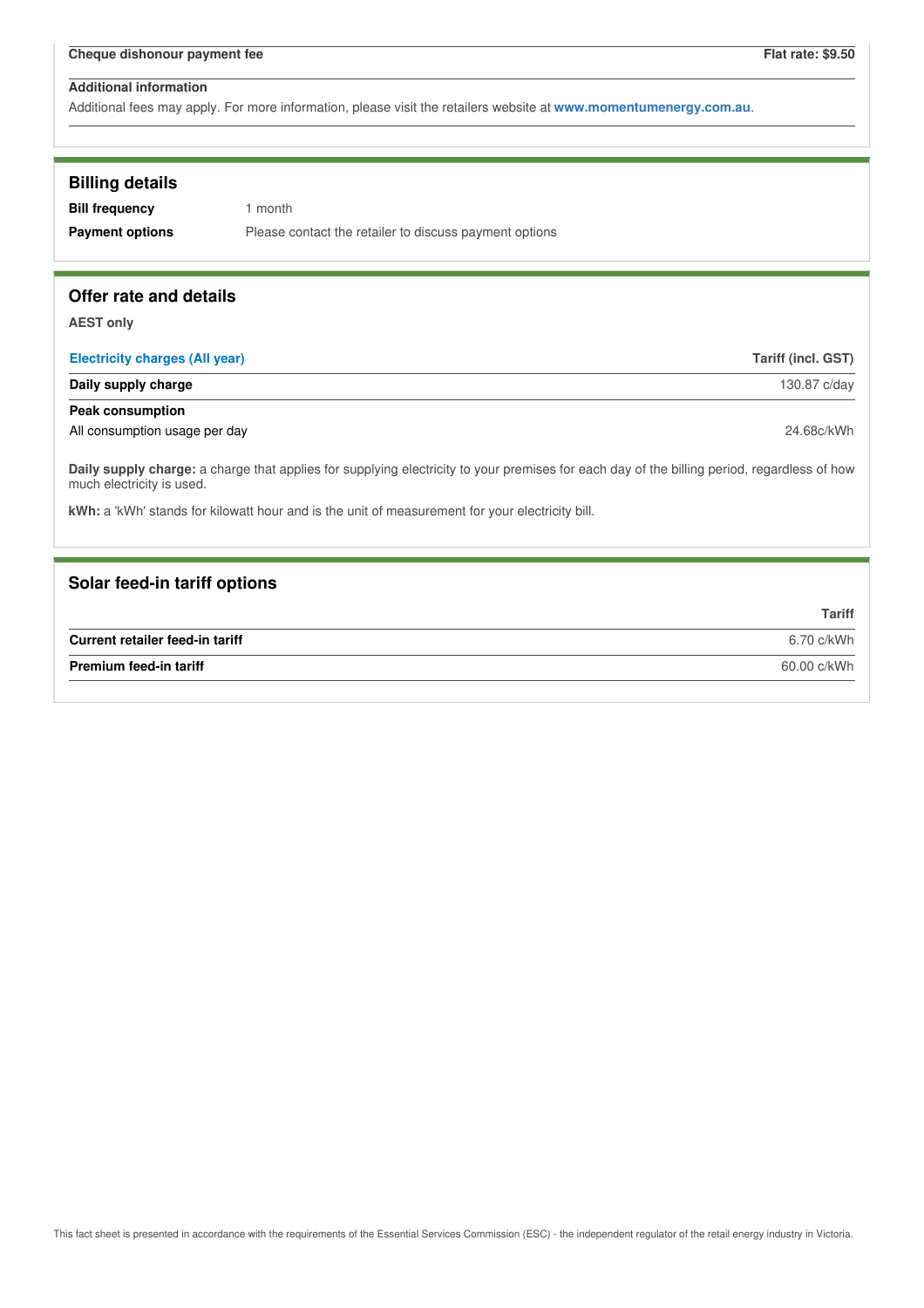**Momentum Energy Pty Ltd**

Two rate: single rate with controlled load

**No contract term** 

Estimated costs are based on typical usage in your postcode, with regular usage on weekday afternoons and evenings. Your household's usage may vary. Costs exclude controlled load charges, solar payments, concessions and bonuses. A more personalised estimate can be found on the Victorian Energy Compare website at <https://compare.energy.vic.gov.au>. Retailers must provide clear advice to help customers find the offer that best suits their circumstances. Contact the retailer by calling **1300 662 778** and quote this Offer ID **MOM390639SS**.

| <b>Distributor</b>   | Jemena               |
|----------------------|----------------------|
| Offer type           | Standing offer       |
| <b>Fuel type</b>     | Electricity          |
| <b>Customer type</b> | Small business       |
| Release date         | 01-07-2022           |
| <b>Expiry date</b>   | Contact the retailer |

# **Offer details Offer eligibility**

Available to Business customers in the Jemena distribution area. Offer subject to the having the necessary metering system configuration.

### **Contract details**

| <b>Contract term</b>                | No contract term                                                                                                                                               |
|-------------------------------------|----------------------------------------------------------------------------------------------------------------------------------------------------------------|
| Cooling off period                  | 10 business days                                                                                                                                               |
| <b>Eligibility criteria</b>         | Available to Business customers in the Jemena distribution area. Offer subject to the having the necessary<br>metering system configuration.                   |
| Prices are not fixed                | We will give you written notice of any variations to your rates & charges under your terms and conditions in<br>accordance with applicable legal requirements. |
| <b>Contract expiry details</b>      | The agreement continues until terminated by you or us in accordance with your terms and conditions.                                                            |
| <b>Full terms and</b><br>conditions | Full terms and conditions can be obtained from www.momentumenergy.com.au/terms-and-conditions or by<br>contacting our Customer Care Team on 1800 SWITCH.       |
|                                     | <b>ESC licence information</b> Electricity and gas retail licence under Momentum Energy Pty Ltd                                                                |

| <b>Fees</b>              |                           |
|--------------------------|---------------------------|
|                          | (incl. GST)               |
| <b>Reconnection fee</b>  | <b>Flat rate: \$56.73</b> |
| <b>Disconnection fee</b> | <b>Flat rate: \$81.35</b> |

This fact sheet is presented in accordance with the requirements of the Essential Services Commission (ESC) - the independent regulator of the retail energy industry in Victoria.

## Momentum Energy Pty Ltd - Standing Offer\_A200A180 **Canadian Control Control Control Control Control Control Control Control Control Control Control Control Control Control Control Control Control Control Control Control Co**

Call **1300 662 778**

**www.momentumenergy.com.au**

| <b>Estimated Electricity costs</b>                                             |    | <b>Features</b><br>No direct debit payment<br>required |
|--------------------------------------------------------------------------------|----|--------------------------------------------------------|
| We are unable to provide an estimate for<br>this offer.                        |    | No pay on time discount                                |
| Please contact Momentum Energy Pty<br>Ltd on 1300 662 778 for pricing details. |    | No green power                                         |
|                                                                                | 9≡ | No fixed price contract                                |
|                                                                                | 럏  | Paper bills available                                  |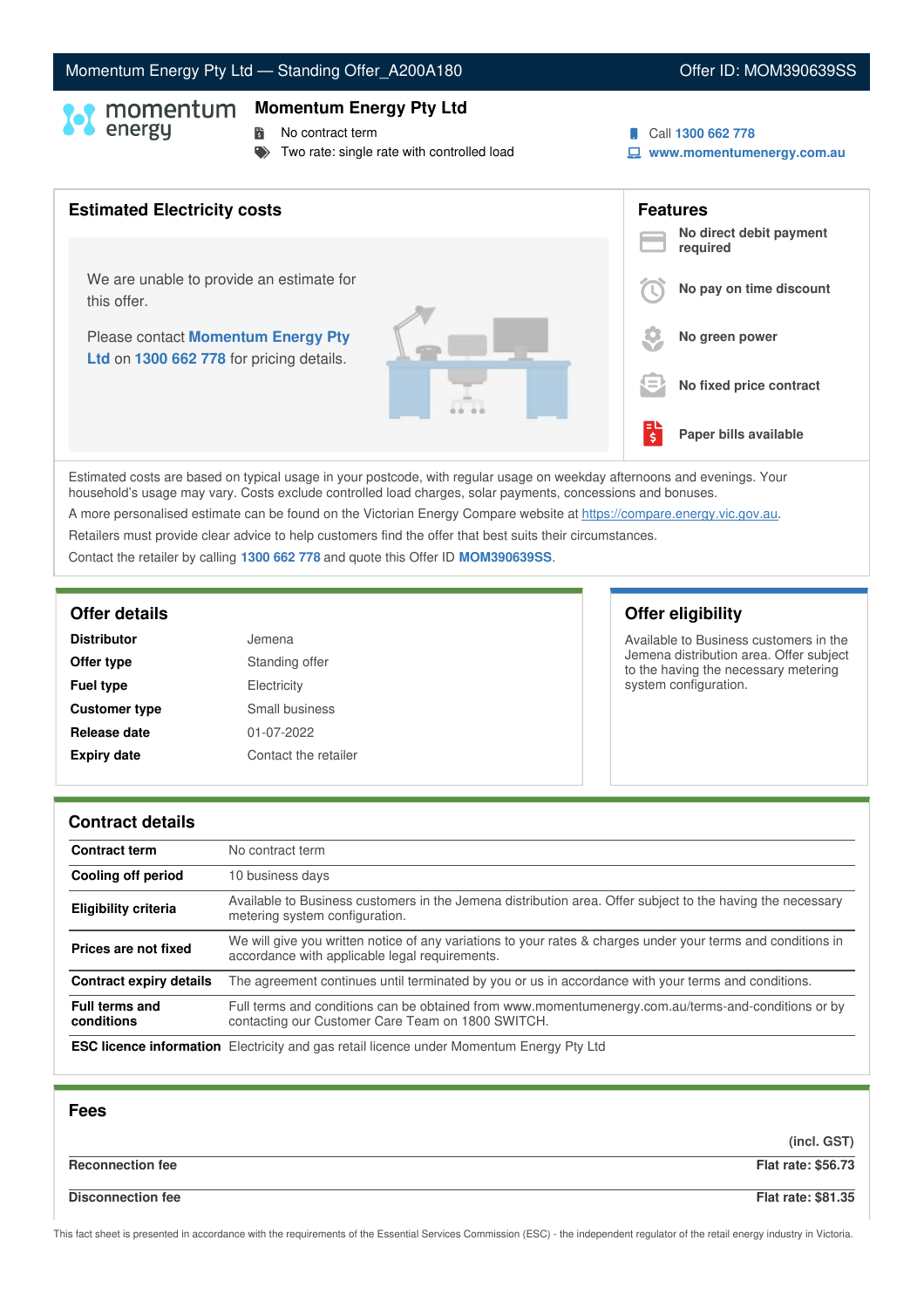| <b>Billing details</b>                                                                                                                                                   |                                                                                                 |
|--------------------------------------------------------------------------------------------------------------------------------------------------------------------------|-------------------------------------------------------------------------------------------------|
| <b>Bill frequency</b>                                                                                                                                                    | 1 month                                                                                         |
| <b>Payment options</b>                                                                                                                                                   | Please contact the retailer to discuss payment options                                          |
|                                                                                                                                                                          |                                                                                                 |
| Offer rate and details                                                                                                                                                   |                                                                                                 |
|                                                                                                                                                                          |                                                                                                 |
| <b>AEST only</b>                                                                                                                                                         |                                                                                                 |
| <b>Electricity charges (All year)</b>                                                                                                                                    | <b>Tariff (incl. GST)</b>                                                                       |
| Daily supply charge                                                                                                                                                      | 130.87 c/day                                                                                    |
| <b>Peak consumption</b>                                                                                                                                                  |                                                                                                 |
| All consumption usage per day                                                                                                                                            | 24.68c/kWh                                                                                      |
| <b>Controlled load charges</b>                                                                                                                                           | Tariff (incl. GST)                                                                              |
| <b>Controlled load consumption</b>                                                                                                                                       | 17.61 c/kWh                                                                                     |
| Daily supply charge: a charge that applies for supplying electricity to your premises for each day of the billing period, regardless of how<br>much electricity is used. |                                                                                                 |
|                                                                                                                                                                          | kWh: a 'kWh' stands for kilowatt hour and is the unit of measurement for your electricity bill. |
|                                                                                                                                                                          |                                                                                                 |

| Solar feed-in tariff options    |               |
|---------------------------------|---------------|
|                                 | <b>Tariff</b> |
| Current retailer feed-in tariff | 6.70 c/kWh    |
| <b>Premium feed-in tariff</b>   | 60.00 c/kWh   |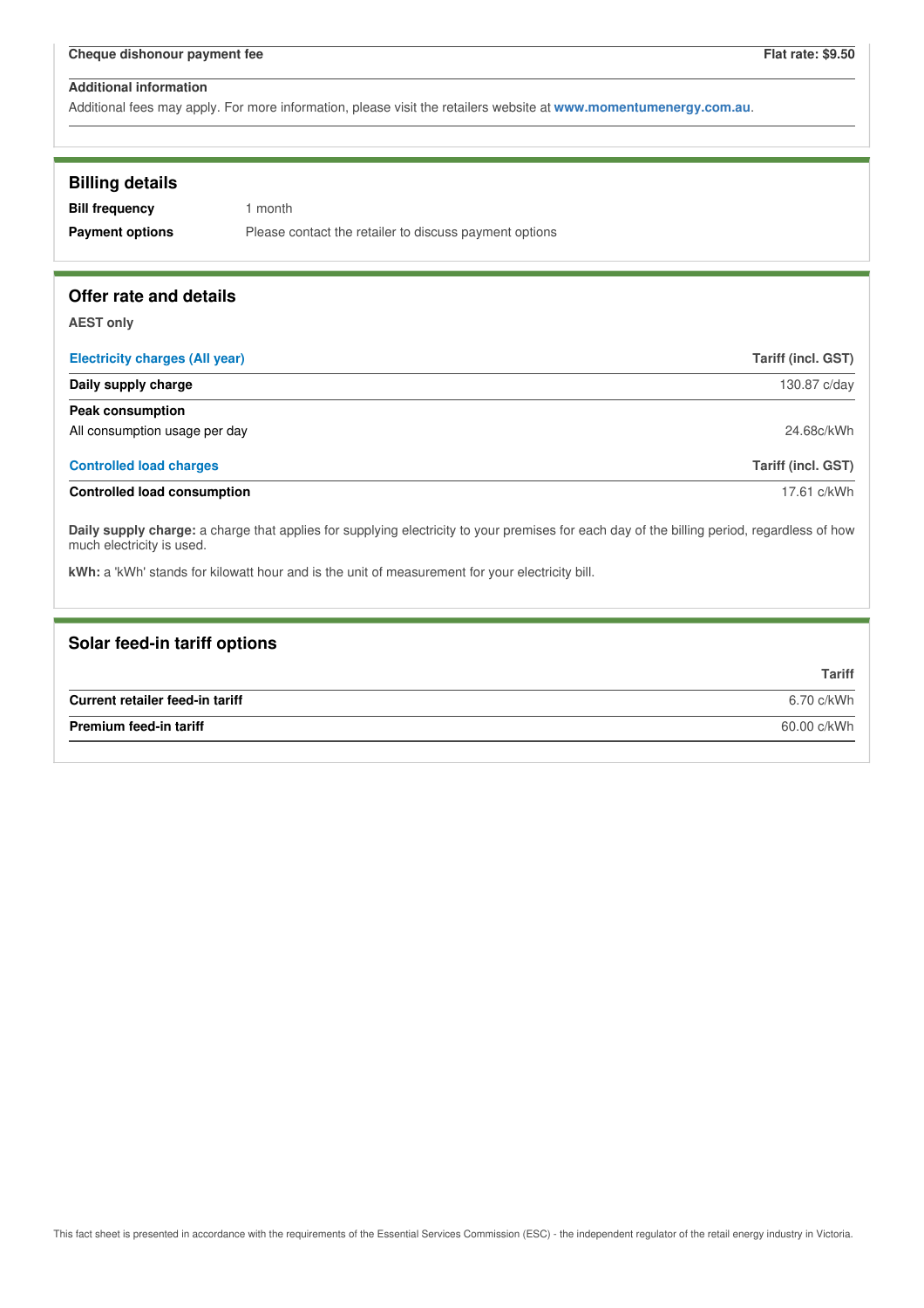# Momentum Energy Pty Ltd - Standing Offer\_A210 **Canadian Control Control Control Control Control Control Control Control Control Control Control Control Control Control Control Control Control Control Control Control Contro**

### **Momentum Energy Pty Ltd**

- 
- **No contract term**
- $\blacktriangleright$  Time of use
- Call **1300 662 778**
- **www.momentumenergy.com.au**



Estimated costs are based on typical usage in your postcode, with regular usage on weekday afternoons and evenings. Your household's usage may vary. Costs exclude controlled load charges, solar payments, concessions and bonuses.

A more personalised estimate can be found on the Victorian Energy Compare website at <https://compare.energy.vic.gov.au>.

Retailers must provide clear advice to help customers find the offer that best suits their circumstances.

Contact the retailer by calling **1300 662 778** and quote this Offer ID **MOM390613SS**.

| <b>Distributor</b>   | Jemena                  |
|----------------------|-------------------------|
| Offer type           | Victorian Default Offer |
| <b>Fuel type</b>     | Electricity             |
| <b>Customer type</b> | Small business          |
| Release date         | 01-07-2022              |
| <b>Expiry date</b>   | Contact the retailer    |

# **Offer details Offer eligibility**

Available to Business customers in the Jemena distribution area. Offer subject to the having the necessary metering system configuration.

### **Contract details**

| <b>Contract term</b>                | No contract term                                                                                                                                               |
|-------------------------------------|----------------------------------------------------------------------------------------------------------------------------------------------------------------|
| Cooling off period                  | 10 business days                                                                                                                                               |
| <b>Eligibility criteria</b>         | Available to Business customers in the Jemena distribution area. Offer subject to the having the necessary<br>metering system configuration.                   |
| Prices are not fixed                | We will give you written notice of any variations to your rates & charges under your terms and conditions in<br>accordance with applicable legal requirements. |
| <b>Contract expiry details</b>      | The agreement continues until terminated by you or us in accordance with your terms and conditions.                                                            |
| <b>Full terms and</b><br>conditions | Full terms and conditions can be obtained from www.momentumenergy.com.au/terms-and-conditions or by<br>contacting our Customer Care Team on 1800 SWITCH.       |
|                                     | <b>ESC licence information</b> Electricity and gas retail licence under Momentum Energy Pty Ltd                                                                |

| <b>Fees</b>              |                           |
|--------------------------|---------------------------|
|                          | (incl. GST)               |
| <b>Reconnection fee</b>  | <b>Flat rate: \$56.73</b> |
| <b>Disconnection fee</b> | <b>Flat rate: \$81.35</b> |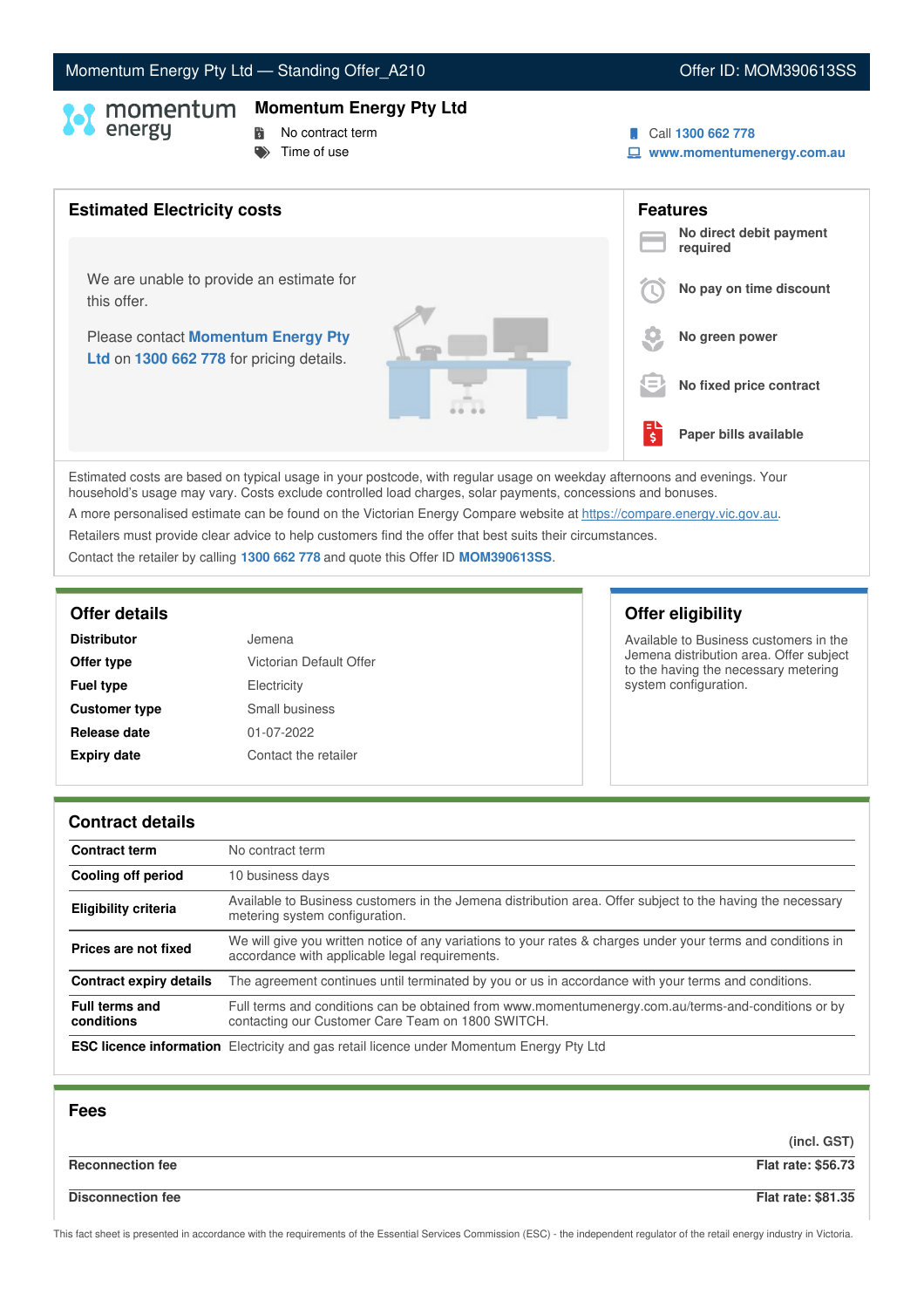| <b>Billing details</b><br><b>Bill frequency</b><br><b>Payment options</b>                                                                                                | 1 month<br>Please contact the retailer to discuss payment options                              |                           |
|--------------------------------------------------------------------------------------------------------------------------------------------------------------------------|------------------------------------------------------------------------------------------------|---------------------------|
| Offer rate and details                                                                                                                                                   |                                                                                                |                           |
| <b>AEST only</b>                                                                                                                                                         |                                                                                                |                           |
| <b>Electricity charges (All year)</b>                                                                                                                                    |                                                                                                | <b>Tariff (incl. GST)</b> |
| Daily supply charge                                                                                                                                                      |                                                                                                | 165.13 c/day              |
| Peak consumption - Mon - Fri, 9am - 9pm                                                                                                                                  |                                                                                                |                           |
| All consumption usage per day                                                                                                                                            |                                                                                                | 28.48c/kWh                |
|                                                                                                                                                                          | <b>Off-peak consumption</b> – Mon - Fri, 9pm - 12am; Mon - Fri, 12am - 9am; Sat - Sun, all day |                           |
| All consumption usage per day                                                                                                                                            |                                                                                                | 15.48c/kWh                |
| Daily supply charge: a charge that applies for supplying electricity to your premises for each day of the billing period, regardless of how<br>much electricity is used. |                                                                                                |                           |
| kWh: a 'kWh' stands for kilowatt hour and is the unit of measurement for your electricity bill.                                                                          |                                                                                                |                           |
|                                                                                                                                                                          |                                                                                                |                           |
| Solar feed-in tariff options                                                                                                                                             |                                                                                                |                           |
|                                                                                                                                                                          |                                                                                                | <b>Tariff</b>             |

|                                 | .           |
|---------------------------------|-------------|
| Current retailer feed-in tariff | 6.70 c/kWh  |
| Premium feed-in tariff          | 60.00 c/kWh |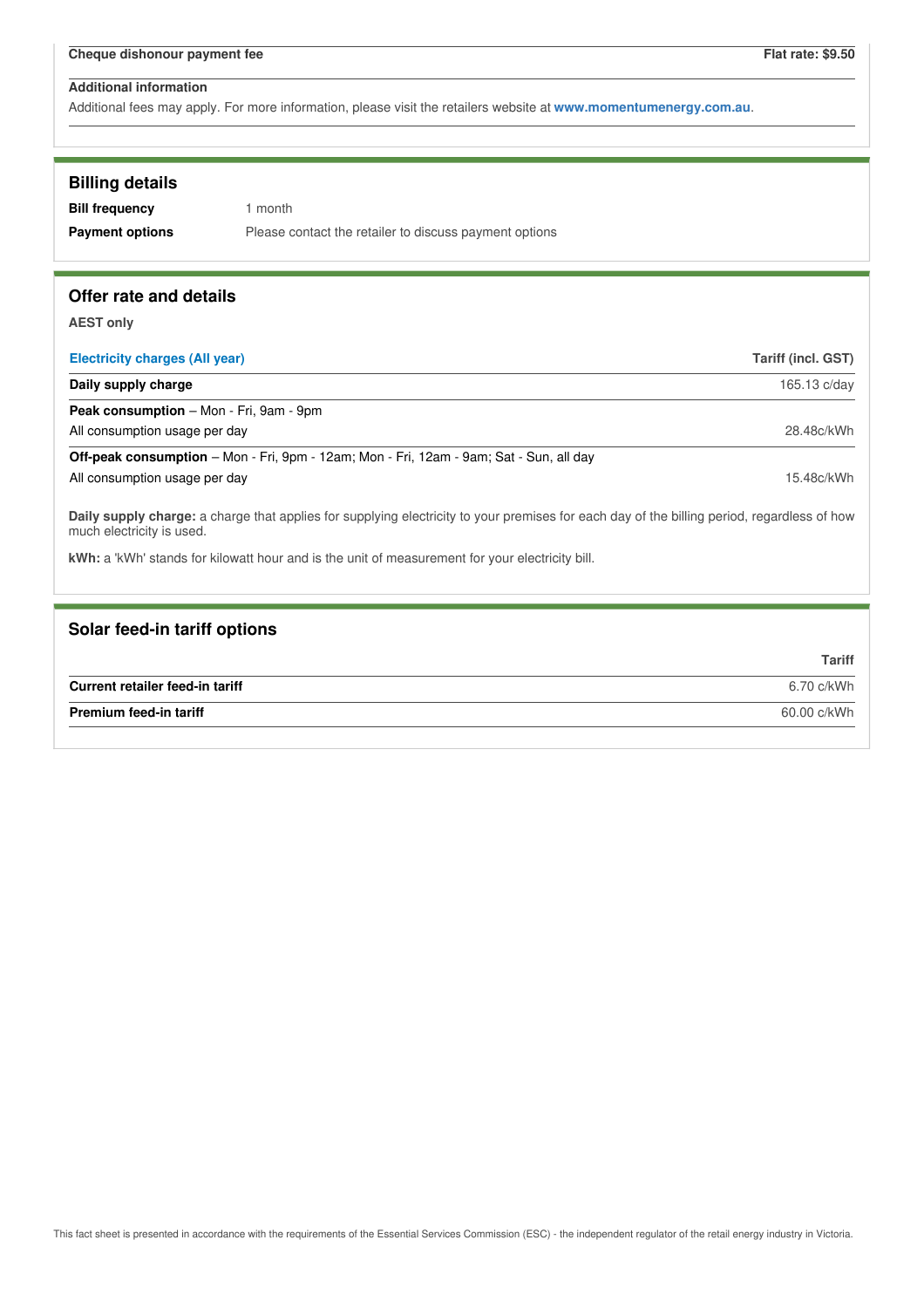# Momentum Energy Pty Ltd - Standing Offer\_ND1 Content Content Content ID: MOM390630SS

### **Momentum Energy Pty Ltd**

- 
- **No contract term**
- $S$ ingle rate
- Call **1300 662 778**
- **www.momentumenergy.com.au**



Estimated costs are based on typical usage in your postcode, with regular usage on weekday afternoons and evenings. Your household's usage may vary. Costs exclude controlled load charges, solar payments, concessions and bonuses. A more personalised estimate can be found on the Victorian Energy Compare website at <https://compare.energy.vic.gov.au>.

Retailers must provide clear advice to help customers find the offer that best suits their circumstances.

Contact the retailer by calling **1300 662 778** and quote this Offer ID **MOM390630SS**.

| <b>Distributor</b>   | Powercor                |
|----------------------|-------------------------|
| Offer type           | Victorian Default Offer |
| <b>Fuel type</b>     | Electricity             |
| <b>Customer type</b> | Small business          |
| Release date         | 01-07-2022              |
| <b>Expiry date</b>   | Contact the retailer    |

# **Offer details Offer eligibility**

Available to Business customers in the Powercor distribution area. Offer subject to the having the necessary metering system configuration.

### **Contract details**

| <b>Contract term</b>                | No contract term                                                                                                                                               |
|-------------------------------------|----------------------------------------------------------------------------------------------------------------------------------------------------------------|
| Cooling off period                  | 10 business days                                                                                                                                               |
| <b>Eligibility criteria</b>         | Available to Business customers in the Powercor distribution area. Offer subject to the having the necessary<br>metering system configuration.                 |
| Prices are not fixed                | We will give you written notice of any variations to your rates & charges under your terms and conditions in<br>accordance with applicable legal requirements. |
| Contract expiry details             | The agreement continues until terminated by you or us in accordance with your terms and conditions.                                                            |
| <b>Full terms and</b><br>conditions | Full terms and conditions can be obtained from www.momentumenergy.com.au/terms-and-conditions or by<br>contacting our Customer Care Team on 1800 SWITCH.       |
|                                     | <b>ESC licence information</b> Electricity and gas retail licence under Momentum Energy Pty Ltd                                                                |

| <b>Fees</b>              |                           |
|--------------------------|---------------------------|
|                          | (incl. GST)               |
| <b>Reconnection fee</b>  | <b>Flat rate: \$61.24</b> |
| <b>Disconnection fee</b> | <b>Flat rate: \$65.09</b> |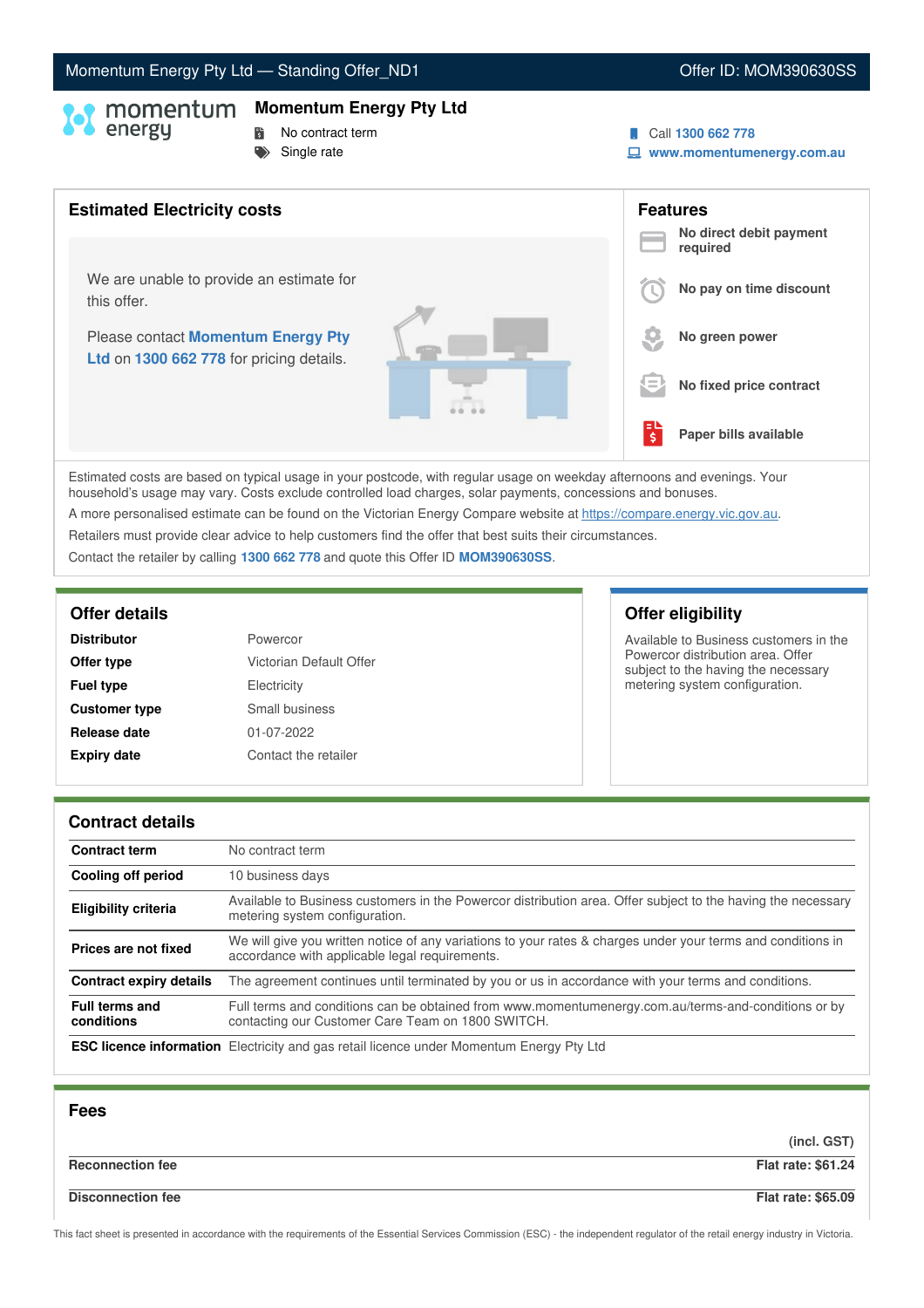| <b>Billing details</b><br><b>Bill frequency</b><br><b>Payment options</b> | 1 month<br>Please contact the retailer to discuss payment options                                                                           |                    |
|---------------------------------------------------------------------------|---------------------------------------------------------------------------------------------------------------------------------------------|--------------------|
| Offer rate and details                                                    |                                                                                                                                             |                    |
| <b>AEST only</b>                                                          |                                                                                                                                             |                    |
| <b>Electricity charges (All year)</b>                                     |                                                                                                                                             | Tariff (incl. GST) |
| Daily supply charge                                                       |                                                                                                                                             | 143.79 c/day       |
| <b>Peak consumption</b>                                                   |                                                                                                                                             |                    |
| All consumption usage per day                                             |                                                                                                                                             | 23.33c/kWh         |
| much electricity is used.                                                 | Daily supply charge: a charge that applies for supplying electricity to your premises for each day of the billing period, regardless of how |                    |
|                                                                           | kWh: a 'kWh' stands for kilowatt hour and is the unit of measurement for your electricity bill.                                             |                    |
|                                                                           |                                                                                                                                             |                    |
| Solar feed-in tariff options                                              |                                                                                                                                             |                    |
|                                                                           |                                                                                                                                             | <b>Tariff</b>      |
| Current retailer feed-in tariff                                           |                                                                                                                                             | 6.70 c/kWh         |
| <b>Premium feed-in tariff</b>                                             |                                                                                                                                             | 60.00 c/kWh        |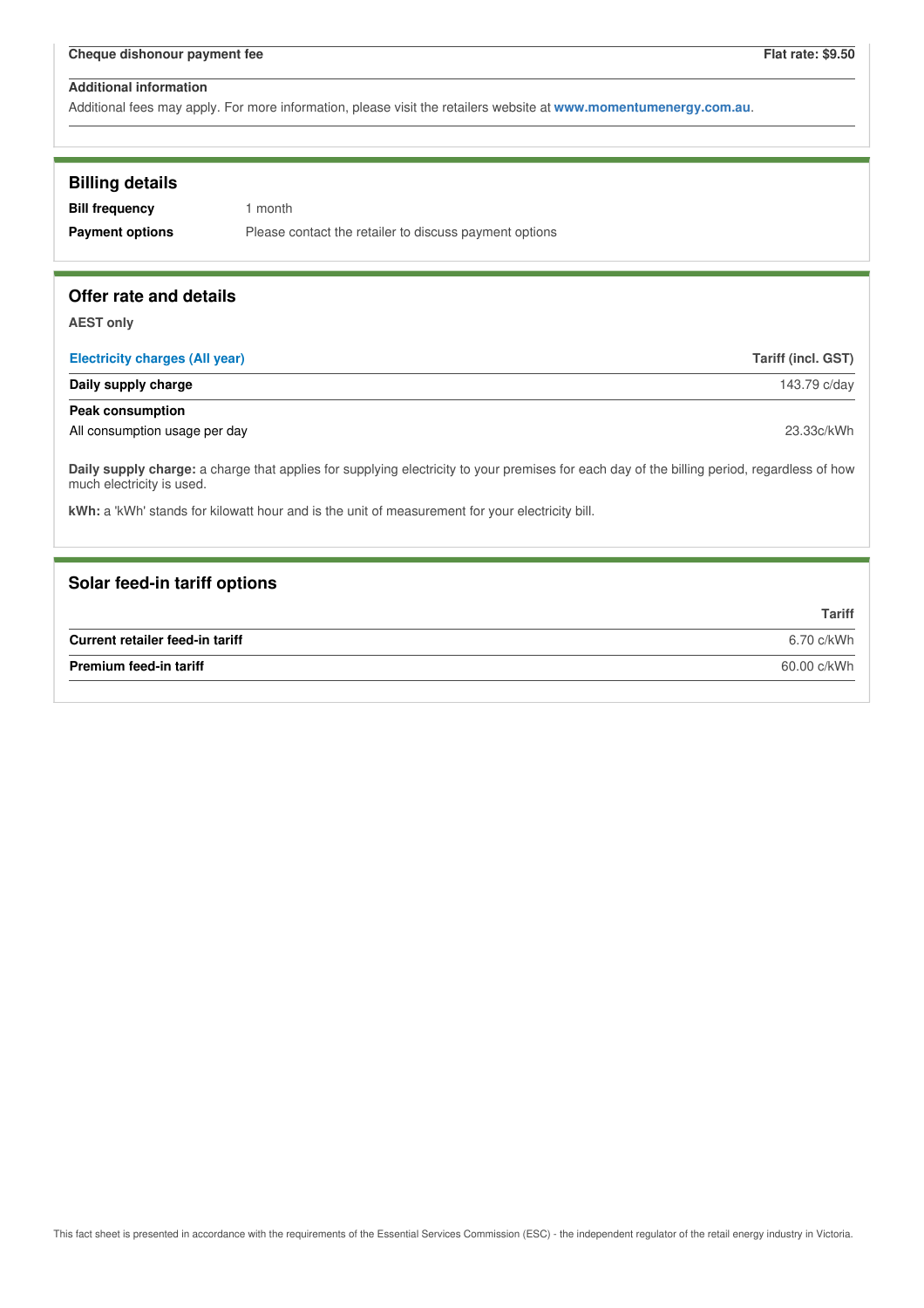### This fact sheet is presented in accordance with the requirements of the Essential Services Commission (ESC) - the independent regulator of the retail energy industry in Victoria.

# Momentum Energy Pty Ltd - Standing Offer\_ND1DD1 Offer ID: MOM390640SS

## **Momentum Energy Pty Ltd**

**No contract term** 

Two rate: single rate with controlled load



**www.momentumenergy.com.au**

# **Features No direct debit payment required No pay on time discount No green power No fixed price contract Paper bills available** Estimated costs are based on typical usage in your postcode, with regular usage on weekday afternoons and evenings. Your **Estimated Electricity costs** We are unable to provide an estimate for this offer. Please contact **Momentum Energy Pty Ltd** on **1300 662 778** for pricing details.  $\bm \Theta$  I 詩.

household's usage may vary. Costs exclude controlled load charges, solar payments, concessions and bonuses. A more personalised estimate can be found on the Victorian Energy Compare website at <https://compare.energy.vic.gov.au>. Retailers must provide clear advice to help customers find the offer that best suits their circumstances.

Contact the retailer by calling **1300 662 778** and quote this Offer ID **MOM390640SS**.

| Powercor             |
|----------------------|
| Standing offer       |
| Electricity          |
| Small business       |
| 01-07-2022           |
| Contact the retailer |
|                      |

# **Offer details Offer eligibility**

Available to Business customers in the Powercor distribution area. Offer subject to the having the necessary metering system configuration.

### **Contract details**

| <b>Contract term</b>                | No contract term                                                                                                                                               |
|-------------------------------------|----------------------------------------------------------------------------------------------------------------------------------------------------------------|
| <b>Cooling off period</b>           | 10 business days                                                                                                                                               |
| <b>Eligibility criteria</b>         | Available to Business customers in the Powercor distribution area. Offer subject to the having the necessary<br>metering system configuration.                 |
| Prices are not fixed                | We will give you written notice of any variations to your rates & charges under your terms and conditions in<br>accordance with applicable legal requirements. |
| <b>Contract expiry details</b>      | The agreement continues until terminated by you or us in accordance with your terms and conditions.                                                            |
| <b>Full terms and</b><br>conditions | Full terms and conditions can be obtained from www.momentumenergy.com.au/terms-and-conditions or by<br>contacting our Customer Care Team on 1800 SWITCH.       |
|                                     | <b>ESC licence information</b> Electricity and gas retail licence under Momentum Energy Pty Ltd                                                                |

| <b>Fees</b>              |                           |
|--------------------------|---------------------------|
|                          | (incl. GST)               |
| <b>Reconnection fee</b>  | <b>Flat rate: \$61.24</b> |
| <b>Disconnection fee</b> | <b>Flat rate: \$65.09</b> |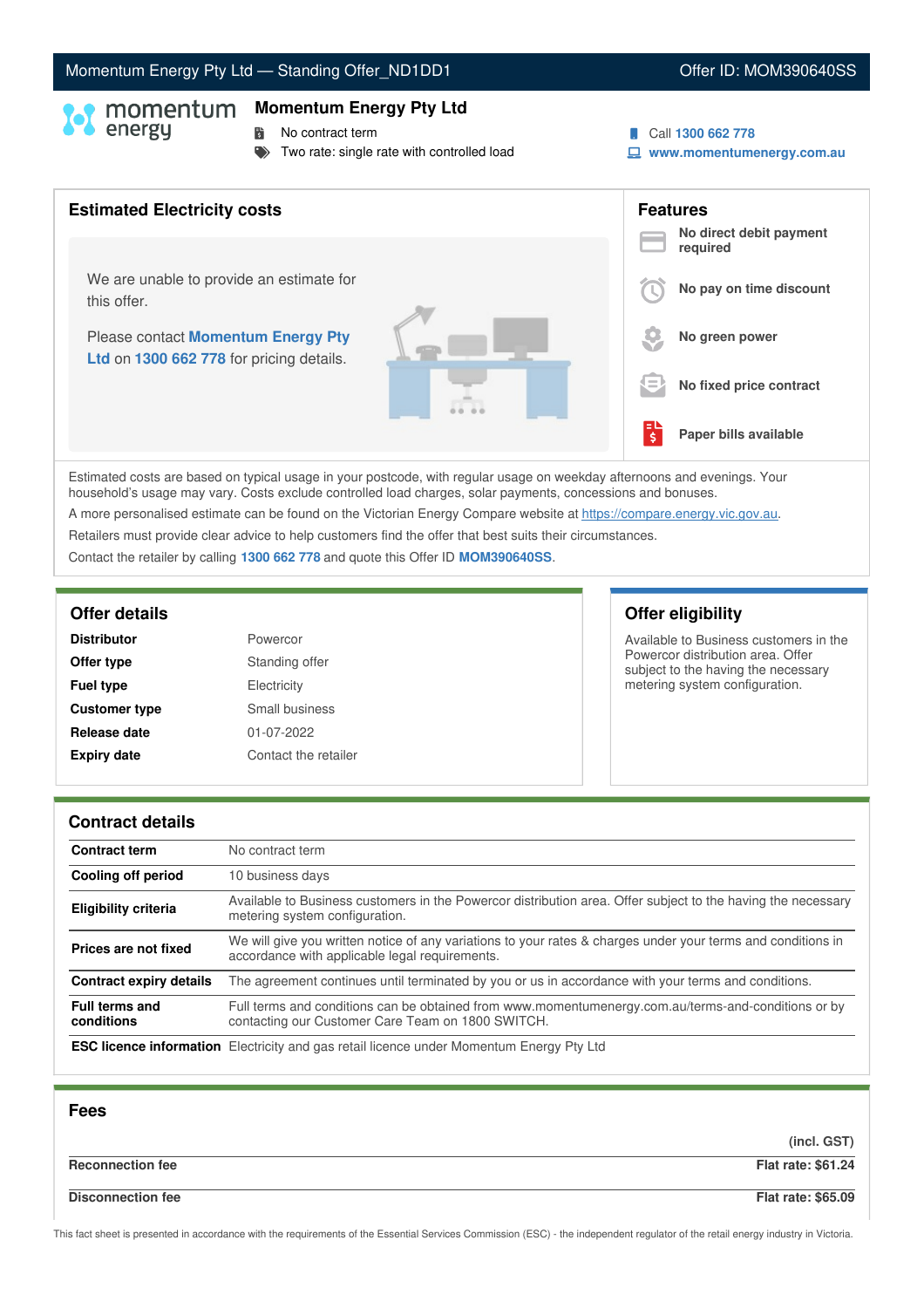| <b>Billing details</b>                                                                                                                                                                                                                                                      |                                                        |
|-----------------------------------------------------------------------------------------------------------------------------------------------------------------------------------------------------------------------------------------------------------------------------|--------------------------------------------------------|
| <b>Bill frequency</b>                                                                                                                                                                                                                                                       | 1 month                                                |
| <b>Payment options</b>                                                                                                                                                                                                                                                      | Please contact the retailer to discuss payment options |
|                                                                                                                                                                                                                                                                             |                                                        |
| Offer rate and details                                                                                                                                                                                                                                                      |                                                        |
|                                                                                                                                                                                                                                                                             |                                                        |
| <b>AEST only</b>                                                                                                                                                                                                                                                            |                                                        |
| <b>Electricity charges (All year)</b>                                                                                                                                                                                                                                       | Tariff (incl. GST)                                     |
| Daily supply charge                                                                                                                                                                                                                                                         | 143.79 c/day                                           |
| <b>Peak consumption</b>                                                                                                                                                                                                                                                     |                                                        |
| All consumption usage per day                                                                                                                                                                                                                                               | 23.33c/kWh                                             |
| <b>Controlled load charges</b>                                                                                                                                                                                                                                              | Tariff (incl. GST)                                     |
| <b>Controlled load consumption</b>                                                                                                                                                                                                                                          | 16.56 c/kWh                                            |
| Daily supply charge: a charge that applies for supplying electricity to your premises for each day of the billing period, regardless of how<br>much electricity is used.<br>kWh: a 'kWh' stands for kilowatt hour and is the unit of measurement for your electricity bill. |                                                        |

| Solar feed-in tariff options    |               |
|---------------------------------|---------------|
|                                 | <b>Tariff</b> |
| Current retailer feed-in tariff | 6.70 c/kWh    |
| <b>Premium feed-in tariff</b>   | 60.00 c/kWh   |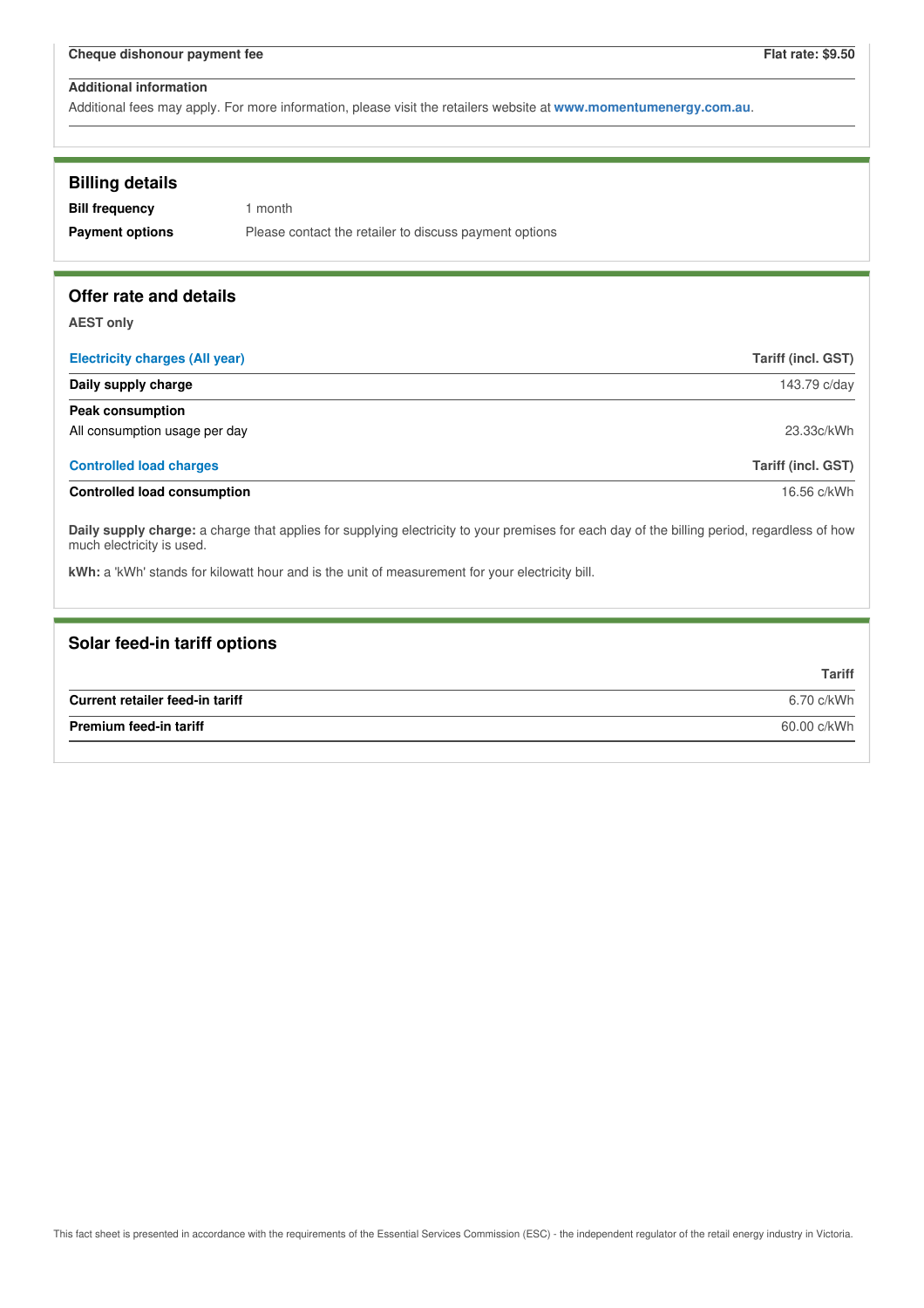# Momentum Energy Pty Ltd - Standing Offer\_NDD **Canadian Control Control Control Control Control Control Control Control Control Control Control Control Control Control Control Control Control Control Control Control Control**

### **Momentum Energy Pty Ltd**

- 
- **No contract term**
- $S$ ingle rate
- Call **1300 662 778**
- **www.momentumenergy.com.au**



Estimated costs are based on typical usage in your postcode, with regular usage on weekday afternoons and evenings. Your household's usage may vary. Costs exclude controlled load charges, solar payments, concessions and bonuses. A more personalised estimate can be found on the Victorian Energy Compare website at <https://compare.energy.vic.gov.au>.

Retailers must provide clear advice to help customers find the offer that best suits their circumstances.

Contact the retailer by calling **1300 662 778** and quote this Offer ID **MOM390637SS**.

| <b>Distributor</b>   | Powercor                |
|----------------------|-------------------------|
| Offer type           | Victorian Default Offer |
| <b>Fuel type</b>     | Electricity             |
| <b>Customer type</b> | Small business          |
| Release date         | 01-07-2022              |
| <b>Expiry date</b>   | Contact the retailer    |

# **Offer details Offer eligibility**

Available to Business customers in the Powercor distribution area. Offer subject to the having the necessary metering system configuration.

### **Contract details**

| <b>Contract term</b>                | No contract term                                                                                                                                               |
|-------------------------------------|----------------------------------------------------------------------------------------------------------------------------------------------------------------|
| Cooling off period                  | 10 business days                                                                                                                                               |
| <b>Eligibility criteria</b>         | Available to Business customers in the Powercor distribution area. Offer subject to the having the necessary<br>metering system configuration.                 |
| Prices are not fixed                | We will give you written notice of any variations to your rates & charges under your terms and conditions in<br>accordance with applicable legal requirements. |
| Contract expiry details             | The agreement continues until terminated by you or us in accordance with your terms and conditions.                                                            |
| <b>Full terms and</b><br>conditions | Full terms and conditions can be obtained from www.momentumenergy.com.au/terms-and-conditions or by<br>contacting our Customer Care Team on 1800 SWITCH.       |
|                                     | <b>ESC licence information</b> Electricity and gas retail licence under Momentum Energy Pty Ltd                                                                |

| <b>Fees</b>              |                           |
|--------------------------|---------------------------|
|                          | (incl. GST)               |
| <b>Disconnection fee</b> | <b>Flat rate: \$65.09</b> |
| <b>Reconnection fee</b>  | <b>Flat rate: \$61.24</b> |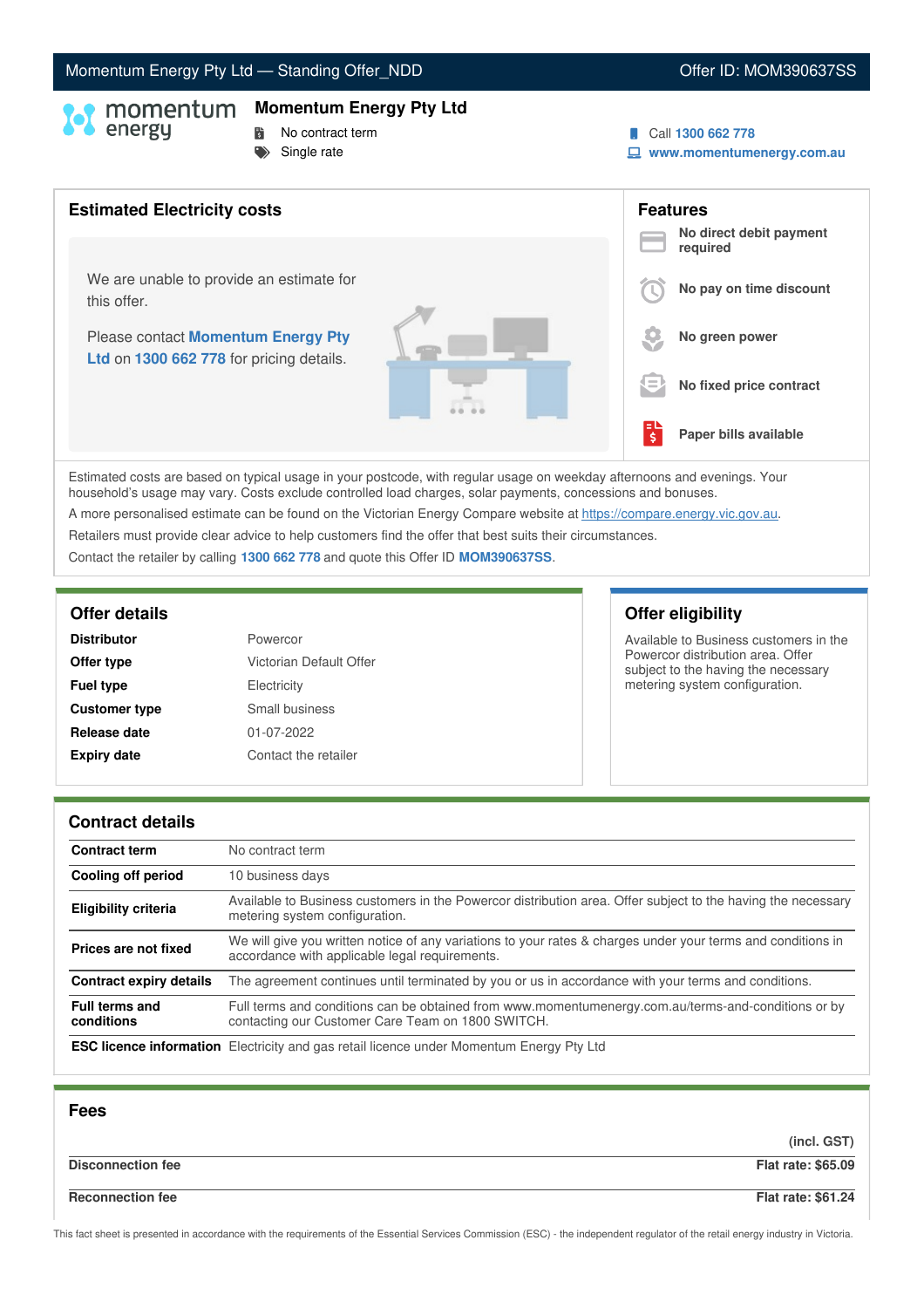For information on additional fees, a full schedule of charges is available from http://www.momentumenergy.com.au/fees

## **Billing details**

**Bill frequency** 1 month **Payment options** Please contact the retailer to discuss payment options

## **Offer rate and details**

**AEST only**

| <b>Electricity charges (All year)</b> | Tariff (incl. GST) |
|---------------------------------------|--------------------|
| Daily supply charge                   | 143.79 c/day       |
| <b>Peak consumption</b>               |                    |
| All consumption usage per day         | 23.33c/kWh         |

**Daily supply charge:** a charge that applies for supplying electricity to your premises for each day of the billing period, regardless of how much electricity is used.

**kWh:** a 'kWh' stands for kilowatt hour and is the unit of measurement for your electricity bill.

## **Solar feed-in tariff options**

|                                 | Tariff      |
|---------------------------------|-------------|
| Current retailer feed-in tariff | 6.70 c/kWh  |
| <b>Premium feed-in tariff</b>   | 60.00 c/kWh |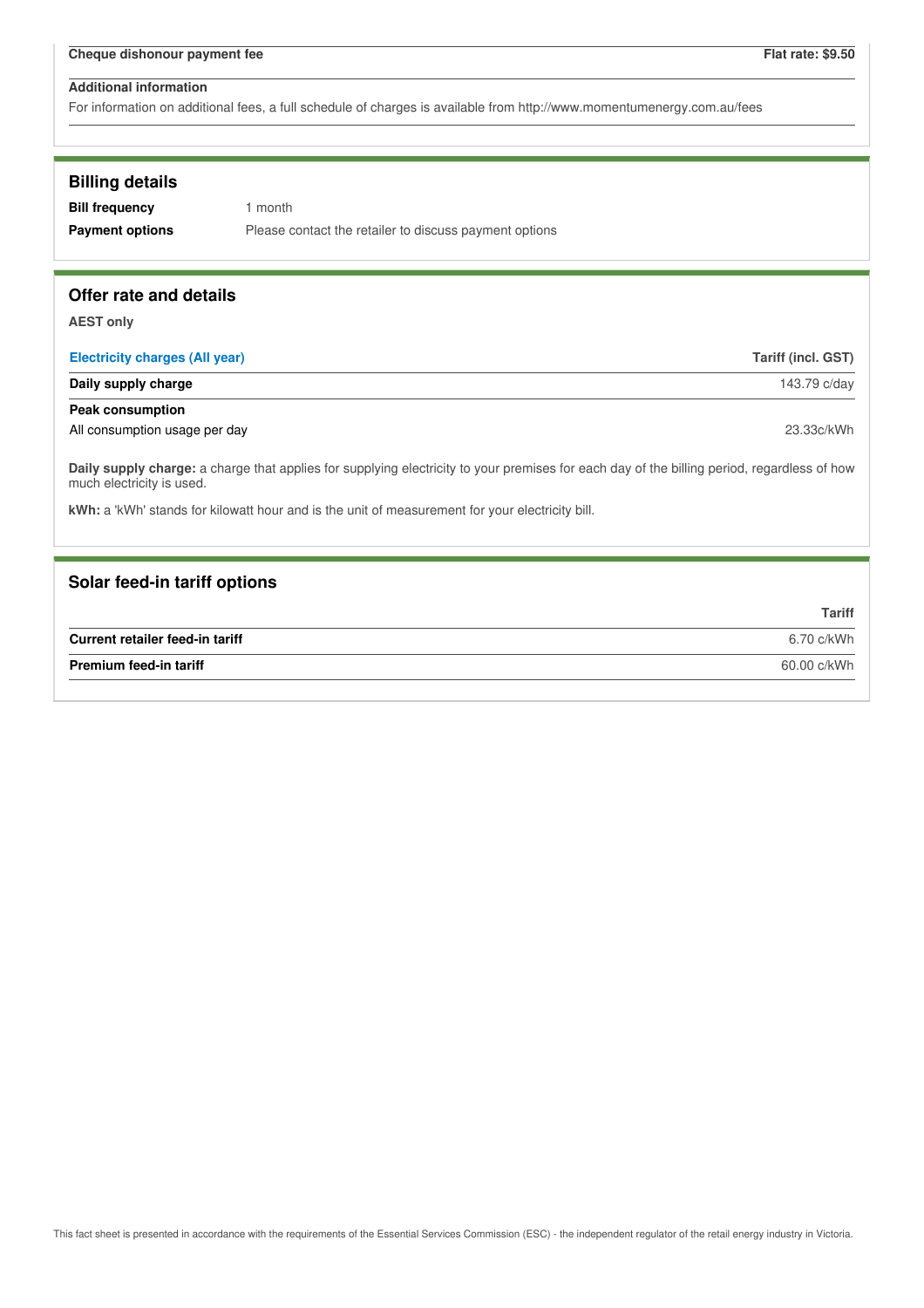# Momentum Energy Pty Ltd - Standing Offer\_NDTOU Now and the Control offer ID: MOM390624SS

## **Momentum Energy Pty Ltd**

# **No contract term**

 $\blacktriangleright$  Time of use

- Call **1300 662 778**
- **www.momentumenergy.com.au**



Estimated costs are based on typical usage in your postcode, with regular usage on weekday afternoons and evenings. Your household's usage may vary. Costs exclude controlled load charges, solar payments, concessions and bonuses. A more personalised estimate can be found on the Victorian Energy Compare website at <https://compare.energy.vic.gov.au>.

Retailers must provide clear advice to help customers find the offer that best suits their circumstances.

Contact the retailer by calling **1300 662 778** and quote this Offer ID **MOM390624SS**.

| <b>Distributor</b>   | Powercor                |
|----------------------|-------------------------|
| Offer type           | Victorian Default Offer |
| <b>Fuel type</b>     | Electricity             |
| <b>Customer type</b> | Small business          |
| Release date         | 01-07-2022              |
| <b>Expiry date</b>   | Contact the retailer    |

# **Offer details Offer eligibility**

Available to Business customers in the Powercor distribution area. Offer subject to the having the necessary metering system configuration.

### **Contract details**

| <b>Contract term</b>                | No contract term                                                                                                                                               |
|-------------------------------------|----------------------------------------------------------------------------------------------------------------------------------------------------------------|
| Cooling off period                  | 10 business days                                                                                                                                               |
| <b>Eligibility criteria</b>         | Available to Business customers in the Powercor distribution area. Offer subject to the having the necessary<br>metering system configuration.                 |
| Prices are not fixed                | We will give you written notice of any variations to your rates & charges under your terms and conditions in<br>accordance with applicable legal requirements. |
| Contract expiry details             | The agreement continues until terminated by you or us in accordance with your terms and conditions.                                                            |
| <b>Full terms and</b><br>conditions | Full terms and conditions can be obtained from www.momentumenergy.com.au/terms-and-conditions or by<br>contacting our Customer Care Team on 1800 SWITCH.       |
|                                     | <b>ESC licence information</b> Electricity and gas retail licence under Momentum Energy Pty Ltd                                                                |

| <b>Fees</b>              |                           |
|--------------------------|---------------------------|
|                          | (incl. GST)               |
| <b>Disconnection fee</b> | <b>Flat rate: \$65.09</b> |
| <b>Reconnection fee</b>  | <b>Flat rate: \$61.24</b> |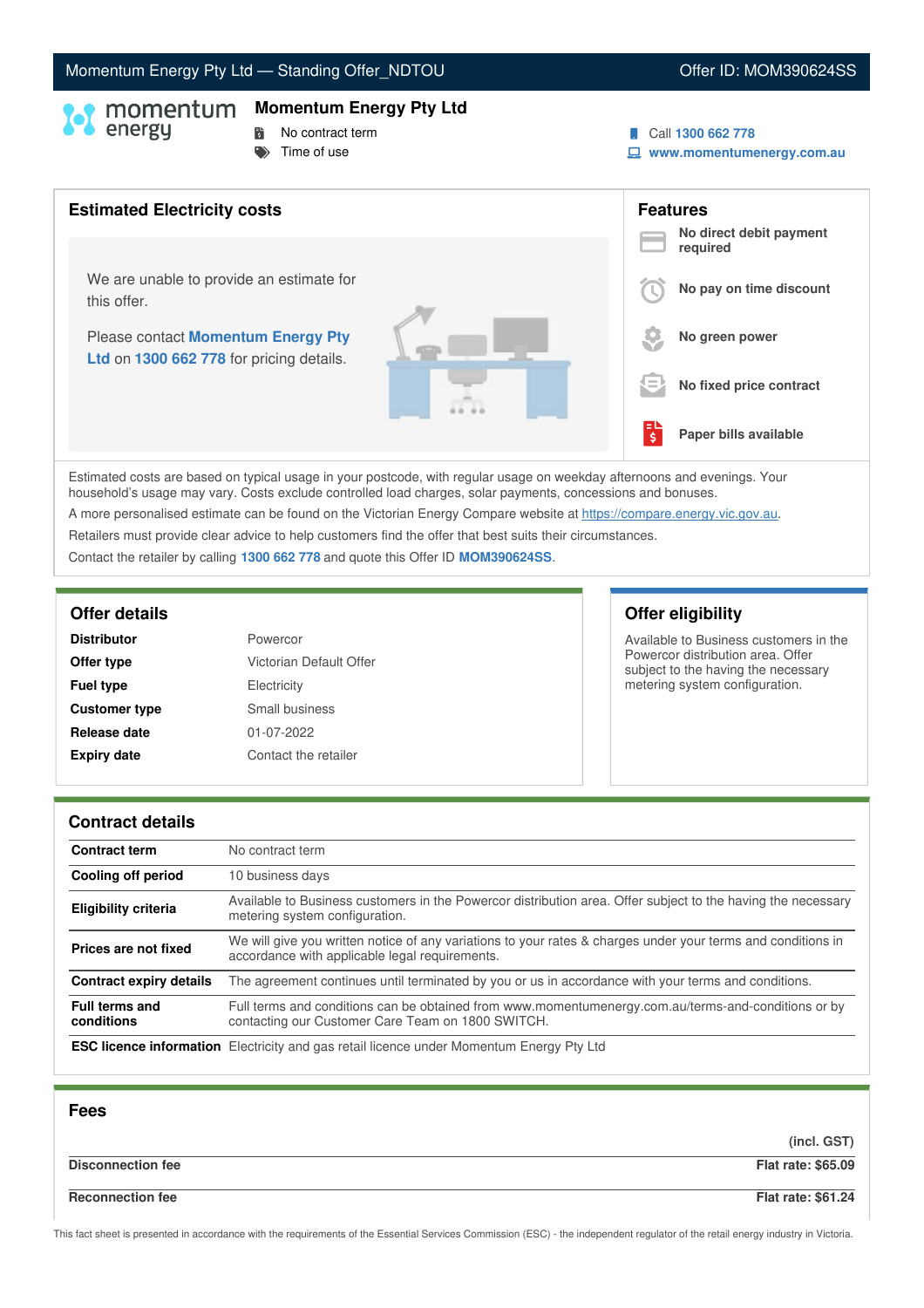For information on additional fees, a full schedule of charges is available from http://www.momentumenergy.com.au/fees

# **Offer rate and details**

**AEST only**

| Electricity charges (All year)                                                                                                                                           | Tariff (incl. GST) |
|--------------------------------------------------------------------------------------------------------------------------------------------------------------------------|--------------------|
| Daily supply charge                                                                                                                                                      | 143.79 c/day       |
| <b>Peak consumption</b> – Mon - Fri, 9am - 9pm                                                                                                                           |                    |
| All consumption usage per day                                                                                                                                            | 31.38c/kWh         |
| <b>Off-peak consumption</b> – Mon - Fri, 9pm - 12am; Mon - Fri, 12am - 9am; Sat - Sun, all day                                                                           |                    |
| All consumption usage per day                                                                                                                                            | 16.68c/kWh         |
| Daily supply charge: a charge that applies for supplying electricity to your premises for each day of the billing period, regardless of how<br>much electricity is used. |                    |

**kWh:** a 'kWh' stands for kilowatt hour and is the unit of measurement for your electricity bill.

| Solar feed-in tariff options    |               |
|---------------------------------|---------------|
|                                 | <b>Tariff</b> |
| Current retailer feed-in tariff | 6.70 c/kWh    |
| <b>Premium feed-in tariff</b>   | 60.00 c/kWh   |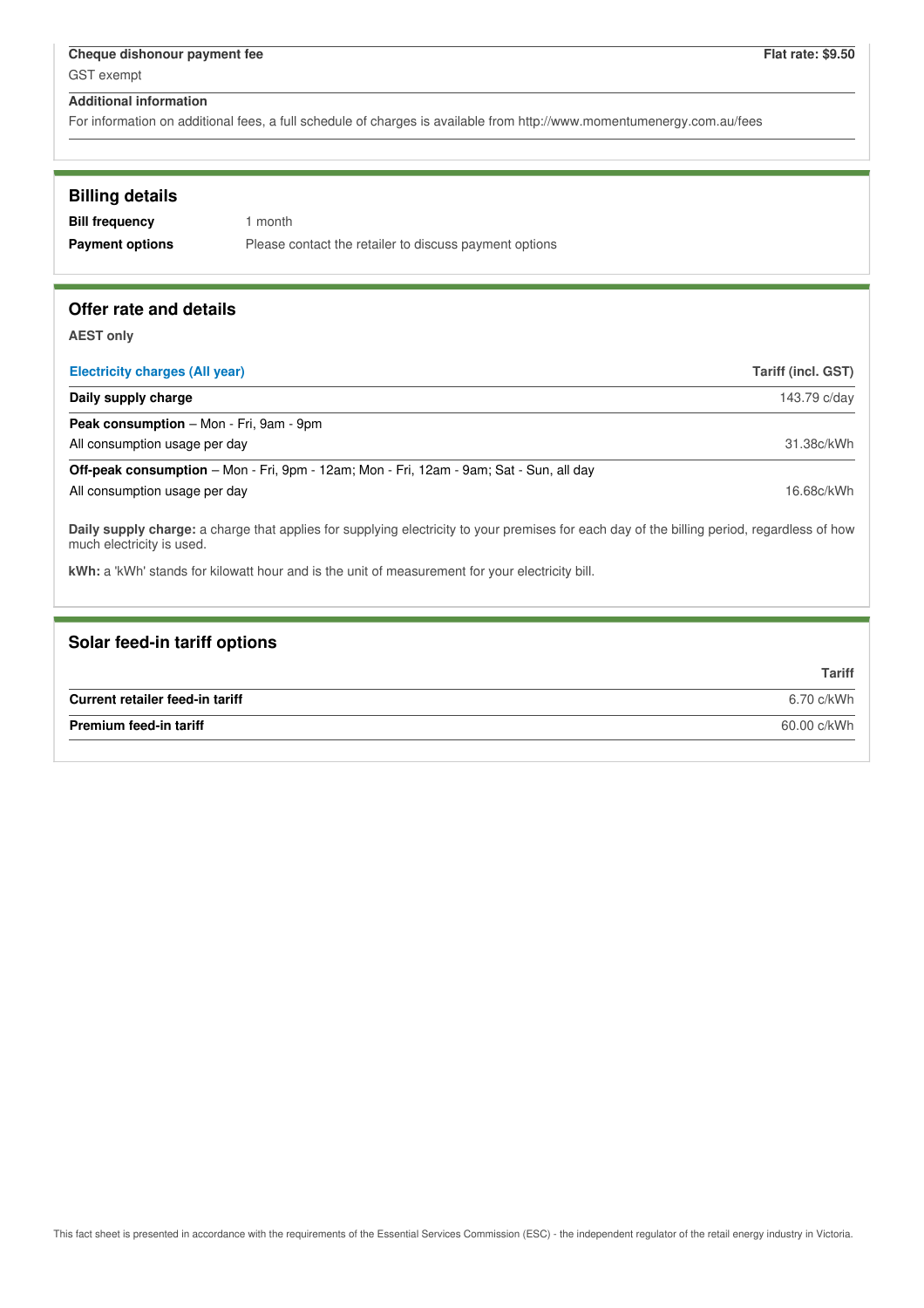# Momentum Energy Pty Ltd - Standing Offer\_LVM1R **Community Community Community Community** Offer ID: MOM390632SS

## **Momentum Energy Pty Ltd**

- 
- **No contract term**
- $S$ ingle rate
- Call **1300 662 778**
- **www.momentumenergy.com.au**



Estimated costs are based on typical usage in your postcode, with regular usage on weekday afternoons and evenings. Your household's usage may vary. Costs exclude controlled load charges, solar payments, concessions and bonuses. A more personalised estimate can be found on the Victorian Energy Compare website at <https://compare.energy.vic.gov.au>.

Retailers must provide clear advice to help customers find the offer that best suits their circumstances.

Contact the retailer by calling **1300 662 778** and quote this Offer ID **MOM390632SS**.

| <b>Distributor</b>   | <b>United Energy</b>    |
|----------------------|-------------------------|
| Offer type           | Victorian Default Offer |
| <b>Fuel type</b>     | Electricity             |
| <b>Customer type</b> | Small business          |
| Release date         | 01-07-2022              |
| <b>Expiry date</b>   | Contact the retailer    |

# **Offer details Offer eligibility**

Available to Business customers in the United Energy distribution area. Offer subject to the having the necessary metering system configuration.

### **Contract details**

| <b>Contract term</b>                | No contract term                                                                                                                                               |
|-------------------------------------|----------------------------------------------------------------------------------------------------------------------------------------------------------------|
| Cooling off period                  | 10 business days                                                                                                                                               |
| <b>Eligibility criteria</b>         | Available to Business customers in the United Energy distribution area. Offer subject to the having the<br>necessary metering system configuration.            |
| Prices are not fixed                | We will give you written notice of any variations to your rates & charges under your terms and conditions in<br>accordance with applicable legal requirements. |
| <b>Contract expiry details</b>      | The agreement continues until terminated by you or us in accordance with your terms and conditions.                                                            |
| <b>Full terms and</b><br>conditions | Full terms and conditions can be obtained from www.momentumenergy.com.au/terms-and-conditions or by<br>contacting our Customer Care Team on 1800 SWITCH.       |
|                                     | <b>ESC licence information</b> Electricity and gas retail licence under Momentum Energy Pty Ltd                                                                |

| <b>Fees</b>              |                           |
|--------------------------|---------------------------|
|                          | (incl. GST)               |
| <b>Reconnection fee</b>  | <b>Flat rate: \$57.37</b> |
| <b>Disconnection fee</b> | <b>Flat rate: \$57.37</b> |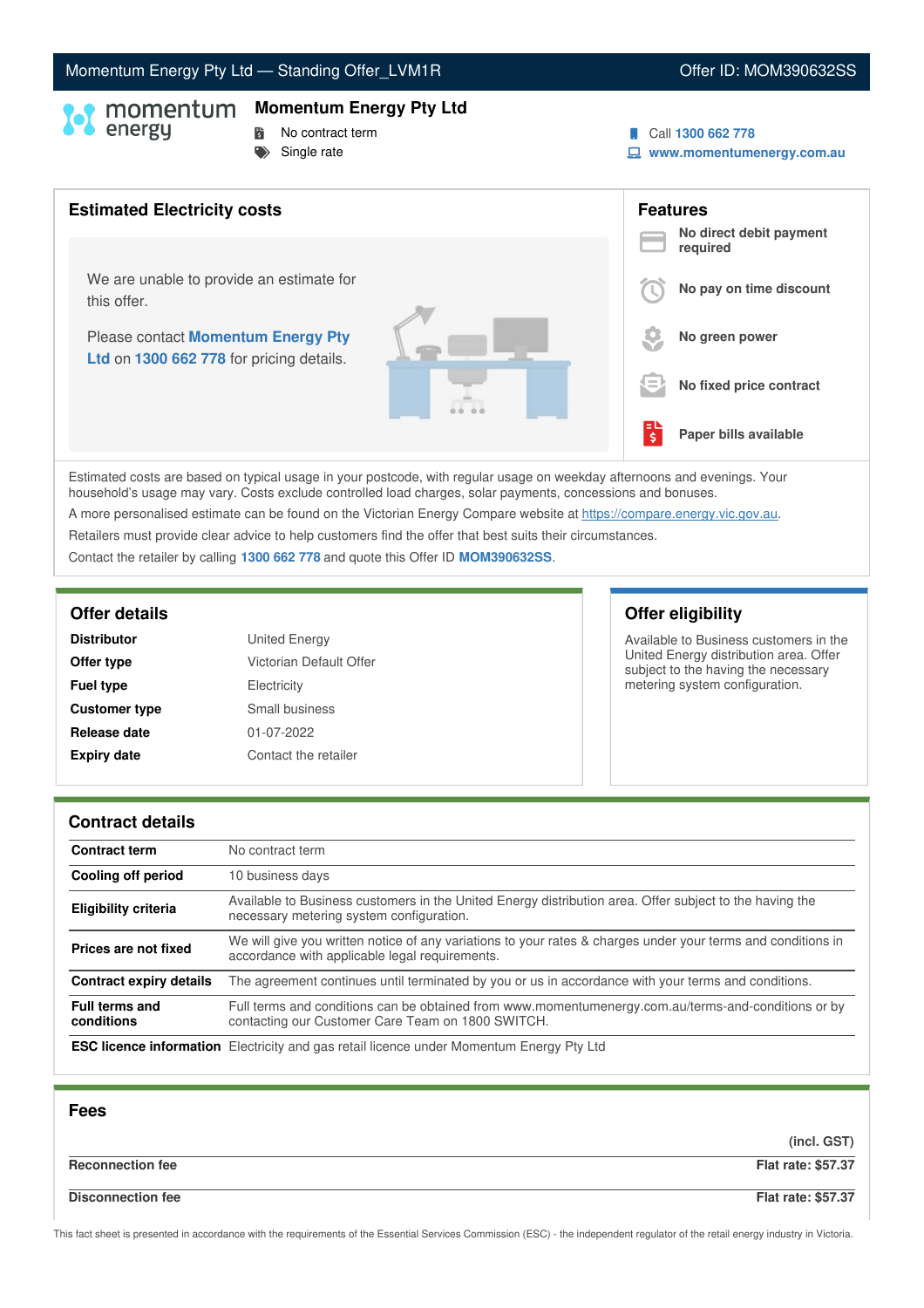Additional fees may apply. For more information, please visit the retailers website at **www.momentumenergy.com.au**.

| <b>Billing details</b><br><b>Bill frequency</b><br><b>Payment options</b> | 1 month<br>Please contact the retailer to discuss payment options                                                                           |                    |
|---------------------------------------------------------------------------|---------------------------------------------------------------------------------------------------------------------------------------------|--------------------|
| Offer rate and details                                                    |                                                                                                                                             |                    |
| <b>AEST only</b>                                                          |                                                                                                                                             |                    |
| <b>Electricity charges (All year)</b>                                     |                                                                                                                                             | Tariff (incl. GST) |
| Daily supply charge                                                       |                                                                                                                                             | 121.90 c/day       |
| <b>Peak consumption</b>                                                   |                                                                                                                                             |                    |
| All consumption usage per day                                             |                                                                                                                                             | 22.79c/kWh         |
| much electricity is used.                                                 | Daily supply charge: a charge that applies for supplying electricity to your premises for each day of the billing period, regardless of how |                    |
|                                                                           | kWh: a 'kWh' stands for kilowatt hour and is the unit of measurement for your electricity bill.                                             |                    |
|                                                                           |                                                                                                                                             |                    |
| Solar feed-in tariff options                                              |                                                                                                                                             |                    |
|                                                                           |                                                                                                                                             | <b>Tariff</b>      |
| Current retailer feed-in tariff                                           |                                                                                                                                             | 6.70 c/kWh         |
| Premium feed-in tariff                                                    |                                                                                                                                             | 60.00 c/kWh        |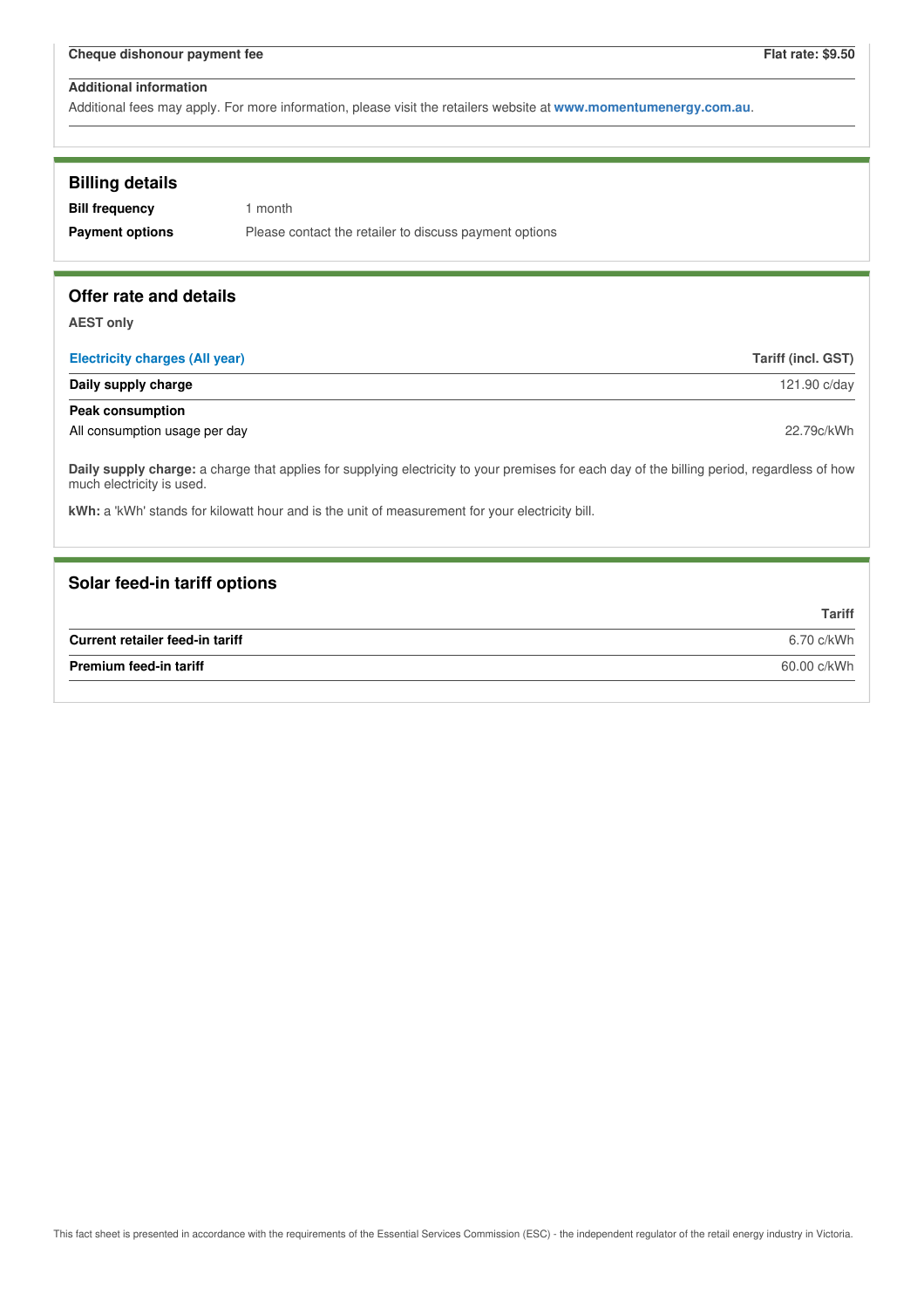# Momentum Energy Pty Ltd - Standing Offer\_LVM1RDED **Canadian Communist Communist Communist Communist Communist Communist Communist Communist Communist Communist Communist Communist Communist Communist Communist Communist Co**

# **Momentum Energy Pty Ltd**

**No contract term** 

- Two rate: single rate with controlled load
- Call **1300 662 778**
- **www.momentumenergy.com.au**



Estimated costs are based on typical usage in your postcode, with regular usage on weekday afternoons and evenings. Your household's usage may vary. Costs exclude controlled load charges, solar payments, concessions and bonuses.

A more personalised estimate can be found on the Victorian Energy Compare website at <https://compare.energy.vic.gov.au>.

Retailers must provide clear advice to help customers find the offer that best suits their circumstances.

Contact the retailer by calling **1300 662 778** and quote this Offer ID **MOM390642SS**.

| <b>Distributor</b>   | <b>United Energy</b> |
|----------------------|----------------------|
| Offer type           | Standing offer       |
| <b>Fuel type</b>     | Electricity          |
| <b>Customer type</b> | Small business       |
| Release date         | 01-07-2022           |
| <b>Expiry date</b>   | Contact the retailer |

# **Offer details Offer eligibility**

Available to Business customers in the United Energy distribution area. Offer subject to the having the necessary metering system configuration.

### **Contract details**

| <b>Contract term</b>                | No contract term                                                                                                                                               |
|-------------------------------------|----------------------------------------------------------------------------------------------------------------------------------------------------------------|
| Cooling off period                  | 10 business days                                                                                                                                               |
| <b>Eligibility criteria</b>         | Available to Business customers in the United Energy distribution area. Offer subject to the having the<br>necessary metering system configuration.            |
| Prices are not fixed                | We will give you written notice of any variations to your rates & charges under your terms and conditions in<br>accordance with applicable legal requirements. |
| <b>Contract expiry details</b>      | The agreement continues until terminated by you or us in accordance with your terms and conditions.                                                            |
| <b>Full terms and</b><br>conditions | Full terms and conditions can be obtained from www.momentumenergy.com.au/terms-and-conditions or by<br>contacting our Customer Care Team on 1800 SWITCH.       |
|                                     | <b>ESC licence information</b> Electricity and gas retail licence under Momentum Energy Pty Ltd                                                                |

| <b>Fees</b>              |                           |
|--------------------------|---------------------------|
|                          | (incl. GST)               |
| <b>Reconnection fee</b>  | <b>Flat rate: \$57.37</b> |
| <b>Disconnection fee</b> | <b>Flat rate: \$57.37</b> |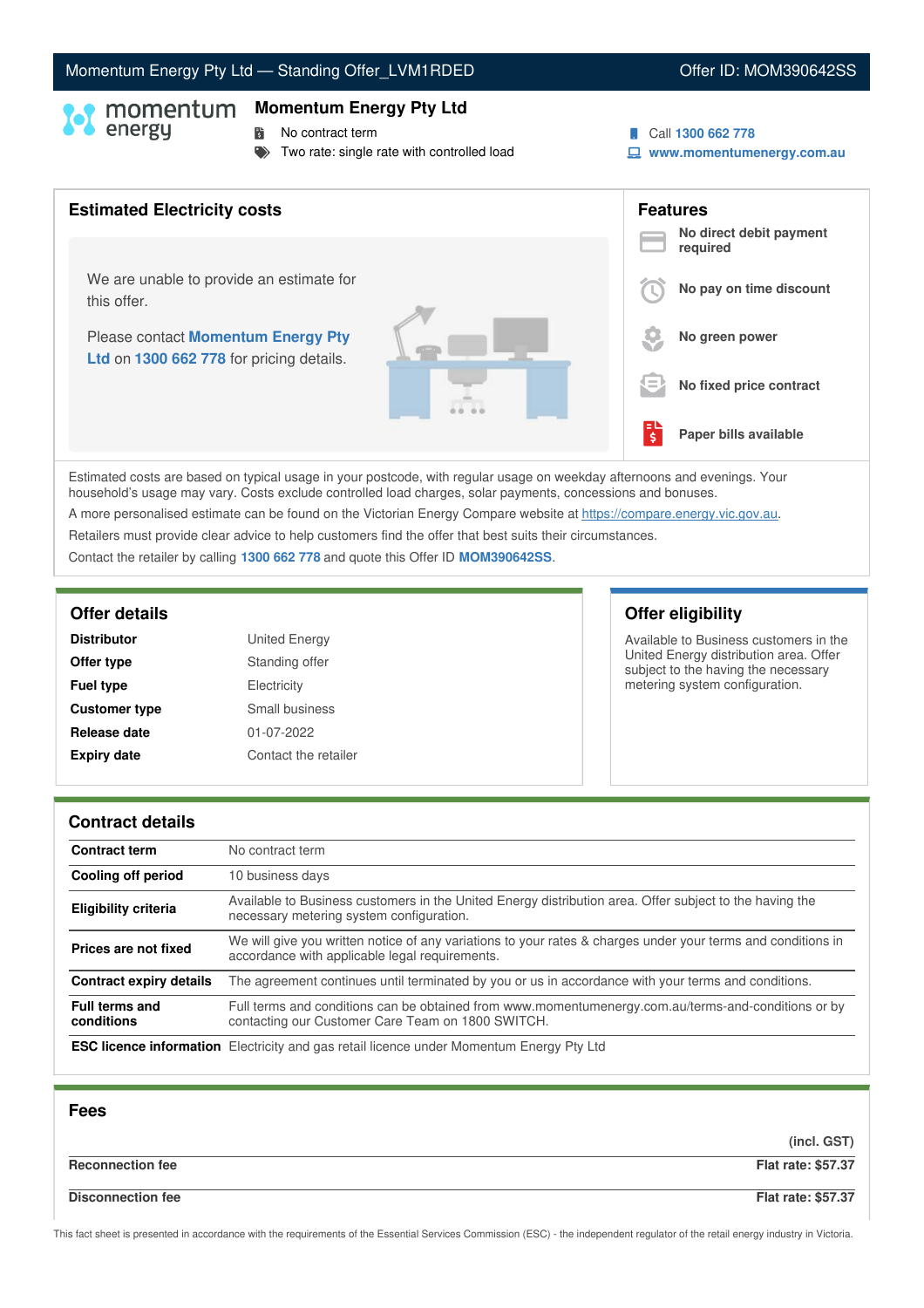| <b>Billing details</b><br><b>Bill frequency</b><br><b>Payment options</b>                                                                                                                                                                                                   | 1 month<br>Please contact the retailer to discuss payment options |                           |
|-----------------------------------------------------------------------------------------------------------------------------------------------------------------------------------------------------------------------------------------------------------------------------|-------------------------------------------------------------------|---------------------------|
| Offer rate and details                                                                                                                                                                                                                                                      |                                                                   |                           |
| <b>AEST only</b>                                                                                                                                                                                                                                                            |                                                                   |                           |
| <b>Electricity charges (All year)</b>                                                                                                                                                                                                                                       |                                                                   | <b>Tariff (incl. GST)</b> |
| Daily supply charge                                                                                                                                                                                                                                                         |                                                                   | 121.90 c/day              |
| <b>Peak consumption</b>                                                                                                                                                                                                                                                     |                                                                   |                           |
| All consumption usage per day                                                                                                                                                                                                                                               |                                                                   | 22.79c/kWh                |
| <b>Controlled load charges</b>                                                                                                                                                                                                                                              |                                                                   | Tariff (incl. GST)        |
| <b>Controlled load consumption</b>                                                                                                                                                                                                                                          |                                                                   | 16.31 c/kWh               |
| Daily supply charge: a charge that applies for supplying electricity to your premises for each day of the billing period, regardless of how<br>much electricity is used.<br>kWh: a 'kWh' stands for kilowatt hour and is the unit of measurement for your electricity bill. |                                                                   |                           |
|                                                                                                                                                                                                                                                                             |                                                                   |                           |

| Solar feed-in tariff options    |               |
|---------------------------------|---------------|
|                                 | <b>Tariff</b> |
| Current retailer feed-in tariff | 6.70 c/kWh    |
| <b>Premium feed-in tariff</b>   | 60.00 c/kWh   |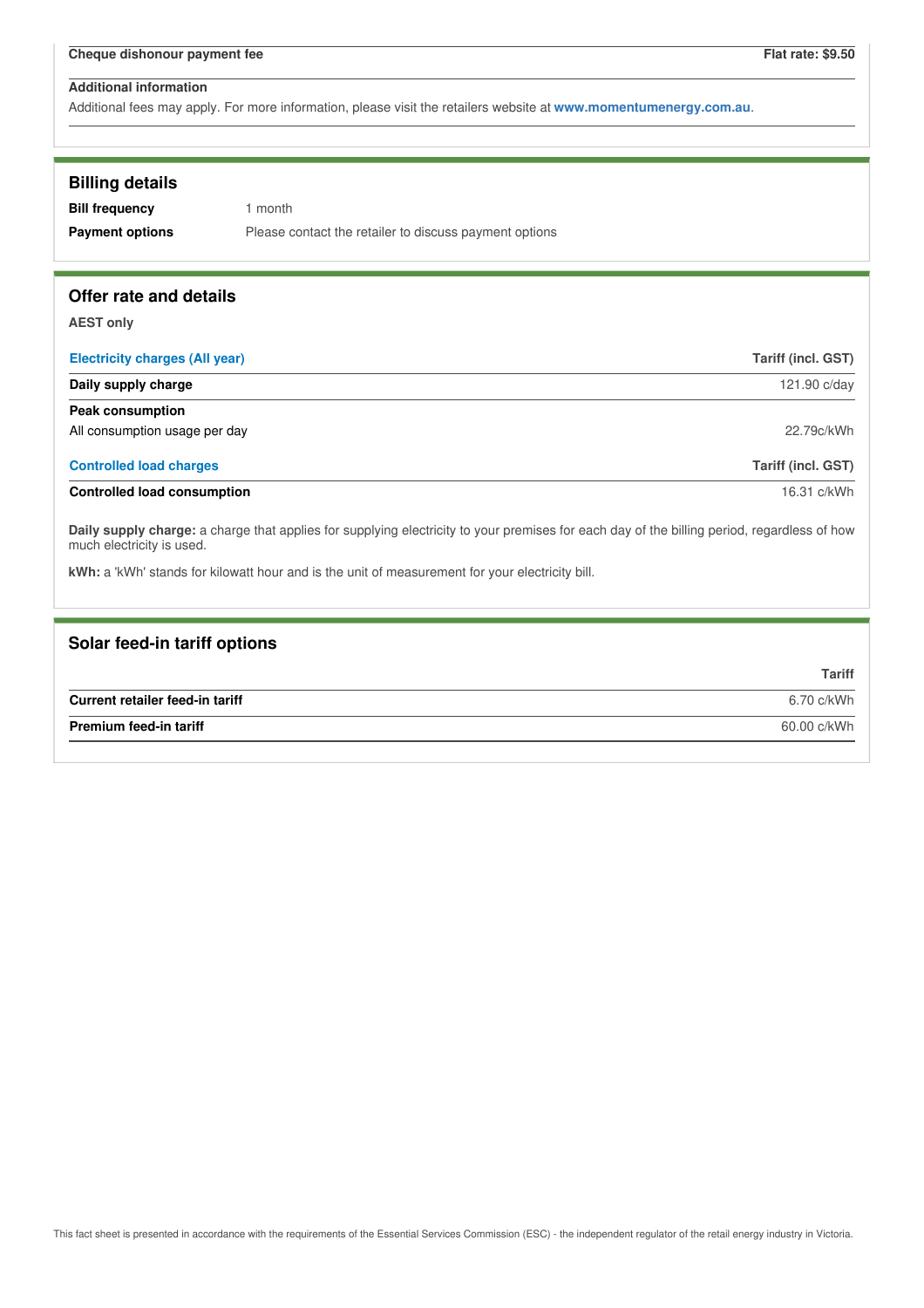# Momentum Energy Pty Ltd - Standing Offer\_LVTOU Now are also asset of the U. MOM390622SS

### **Momentum Energy Pty Ltd**

- 
- **No contract term**  $\blacktriangleright$  Time of use
- Call **1300 662 778**
- **www.momentumenergy.com.au**



Estimated costs are based on typical usage in your postcode, with regular usage on weekday afternoons and evenings. Your household's usage may vary. Costs exclude controlled load charges, solar payments, concessions and bonuses. A more personalised estimate can be found on the Victorian Energy Compare website at <https://compare.energy.vic.gov.au>.

Retailers must provide clear advice to help customers find the offer that best suits their circumstances.

Contact the retailer by calling **1300 662 778** and quote this Offer ID **MOM390622SS**.

| <b>Distributor</b>   | <b>United Energy</b>    |
|----------------------|-------------------------|
| Offer type           | Victorian Default Offer |
| <b>Fuel type</b>     | Electricity             |
| <b>Customer type</b> | Small business          |
| Release date         | 01-07-2022              |
| <b>Expiry date</b>   | Contact the retailer    |

# **Offer details Offer eligibility**

Available to Business customers in the United Energy distribution area. Offer subject to the having the necessary metering system configuration.

### **Contract details**

| <b>Contract term</b>                | No contract term                                                                                                                                               |
|-------------------------------------|----------------------------------------------------------------------------------------------------------------------------------------------------------------|
| Cooling off period                  | 10 business days                                                                                                                                               |
| <b>Eligibility criteria</b>         | Available to Business customers in the United Energy distribution area. Offer subject to the having the<br>necessary metering system configuration.            |
| Prices are not fixed                | We will give you written notice of any variations to your rates & charges under your terms and conditions in<br>accordance with applicable legal requirements. |
| <b>Contract expiry details</b>      | The agreement continues until terminated by you or us in accordance with your terms and conditions.                                                            |
| <b>Full terms and</b><br>conditions | Full terms and conditions can be obtained from www.momentumenergy.com.au/terms-and-conditions or by<br>contacting our Customer Care Team on 1800 SWITCH.       |
|                                     | <b>ESC licence information</b> Electricity and gas retail licence under Momentum Energy Pty Ltd                                                                |

| <b>Fees</b>              |                           |
|--------------------------|---------------------------|
|                          | (incl. GST)               |
| <b>Disconnection fee</b> | <b>Flat rate: \$57.37</b> |
| <b>Reconnection fee</b>  | <b>Flat rate: \$57.37</b> |